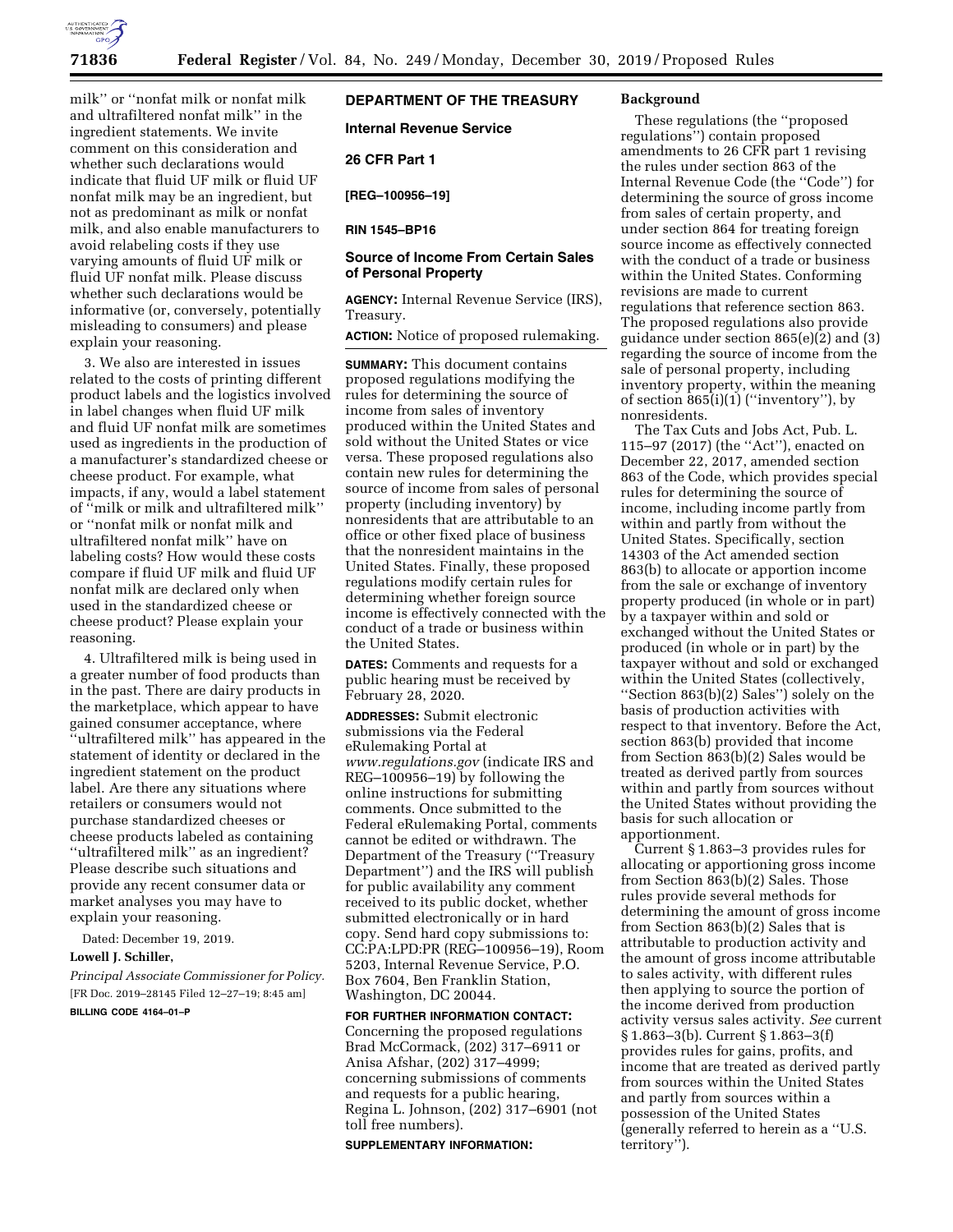With respect to production activity, current  $§ 1.863-3(c)(1)(ii)$  provides a formula for allocating or apportioning gross income where there is production activity both within and without the United States. Current § 1.863– 3(c)(1)(ii)(A) determines the amount of income from sources without the United States by multiplying all the income attributable to taxpayer's production activities by a fraction, the numerator of which is the average adjusted basis of production assets that are located outside the United States and the denominator of which is the average adjusted basis of all the production assets located within and without the United States. For purposes of applying this formula, the adjusted basis of production assets is determined under section 1011, which is adjusted under section 1016 for depreciation deductions allowed. Section 13201 of the Act amended section 168(k) to allow an additional first-year depreciation deduction of 100 percent of the basis of certain property placed in service after September 27, 2017, and before January 1, 2023. Therefore, certain new and used production assets placed in service and used predominantly within the United States during this period may have an adjusted basis of zero. After December 31, 2022, qualifying property placed in service before January 1, 2027 (or, in the case of certain property, January 1, 2028), is still subject to accelerated depreciation for an amount equal to the applicable percentage of the basis of the property. Section 168(k)(1) and (6). However, production assets placed in service or used predominantly without the United States, or both, do not qualify for this accelerated depreciation and must be depreciated using the straight line method under the alternative depreciation system (''ADS'') of section 168(g)(2). *See* section  $168(g)(1)(A)$ .

Section 865, added to the Code as part of the Tax Reform Act of 1986, Pub. L. 99–514 (1986) (the ''TRA''), provides rules for sourcing sales of personal property. The general rule of section 865(a)(1) is that income from a sale of personal property is sourced based on the residence of the seller. Section 865(b) excepts inventory from this rule and sources income from the sale of inventory generally based on either the place of sale (for purchased inventory under section 861(a)(6) or 862(a)(6)) or based on the allocation and apportionment rules of section 863 (for inventory produced by the taxpayer). The place of sale rules typically depend upon the location where title to the

inventory passes from the seller to the buyer. *See* § 1.861–7(c).

Section 865(c) provides special rules for sourcing gain from the sale of depreciable personal property. Under section 865(c)(1), gain from the sale of depreciable personal property that is not in excess of depreciation adjustments is allocated between sources within and without the United States by treating the same proportion of such gain as sourced within the United States as the United States depreciation adjustments (as defined in section 865(c)(3)) with respect to such property bear to the total depreciation adjustments, and by treating the remaining portion of such gain as sourced without the United States. Under section 865(c)(2), gain in excess of the depreciation adjustments is sourced as if such property were inventory.

Section 865(e)(2) provides a further overlay to these rules with respect to all sales of personal property (including inventory) by nonresidents, as that term is defined in section 865(g)(1)(B), attributable to an office or other fixed place of business in the United States. Section 865(e)(2)(A) generally provides that income from any sale of personal property attributable to such an office or other fixed place of business is sourced in the United States. An exception is provided in section  $865(e)(2)$  $(B)$  for a sale of inventory for use, disposition, or consumption outside the United States if a foreign office of the nonresident ''materially participated'' in the sale. Section 865(e)(3) provides that the ''principles of section 864(c)(5) shall apply'' to determine whether a nonresident has an office or other fixed place of business and whether a sale is attributable to such office or other fixed place of business. Where applicable, section 865(e)(2) applies ''[n]otwithstanding any other

provisions'' of subchapter N, part I, including sections 863(b), 861(a)(6), and 862(a)(6).

Section 864(c) provides the general rules for determining whether income is treated as effectively connected with the conduct of a trade or business within the United States. Nonresident alien individuals, foreign corporations, and bona fide residents of a U.S. territory (''non-U.S. persons'') engaged in a trade or business within the United States are generally subject to U.S. net basis taxation on income that is effectively connected with that trade or business. Section 864(c)(2) provides that income described in section 871(a)(1) or (h) or section 881(a) or (c), as well as U.S. source capital gains or losses, are determined to be effectively connected or not based on two tests—whether the

income is ''derived from assets'' used in the non-U.S. person's trade or business or whether the activities of the trade or business were a ''material factor'' in the realization of the income. Section 864(c)(3) generally treats U.S. source income not described in section 864(c)(2) as effectively connected with a non-U.S. person's trade or business within the United States. Section 864(c)(4)(B) sets forth additional rules that treat certain foreign source income as effectively connected with the conduct of a U.S. trade or business if a non-U.S. person has an office or other fixed place of business within the United States to which the income is attributable, including income from certain sales of inventory as described in section  $864(c)(4)(B)(iii)$ .

Section 864(c)(5)(A) provides rules for determining whether a non-U.S. person has an office or other fixed place of business to which section  $864(c)(4)(B)$ may apply as the result of the presence of an agent in the United States, and section 864(c)(5)(B) provides a threshold requirement for determining whether any income is attributable to such an office or other fixed place of business. Once it is determined that an office or other fixed place of business in the United States exists and income is attributable thereto, section 864(c)(5)(C) provides that the amount of income so attributable is generally the amount that is properly allocable to the office or other fixed place of business. Section 864(c)(5)(C) further provides that, with respect to certain sales of inventory described in section  $864(c)(4)(B)(iii)$ , the amount attributable to the office or fixed place of business cannot exceed the income that would otherwise have been U.S. source had the sale been made in the United States. As noted, the principles of section 864(c)(5) apply in the context of section 865(e)(2) pursuant to section  $865(e)(3)$ .

#### **Explanation of Provisions**

Consistent with the Act's changes to section 863(b)(2), these proposed regulations amend § 1.863–3 in order to properly allocate or apportion gross income from Section 863(b)(2) Sales based solely on production activity, and remove the methods for allocating or apportioning gross income between production and sales activity. In addition, because of the Act's change to section 168(k) to allow accelerated depreciation in some circumstances, these proposed regulations provide a new rule for computing the adjusted basis of production assets for purposes of applying the formula for allocating or apportioning gross income where there is production activity both within and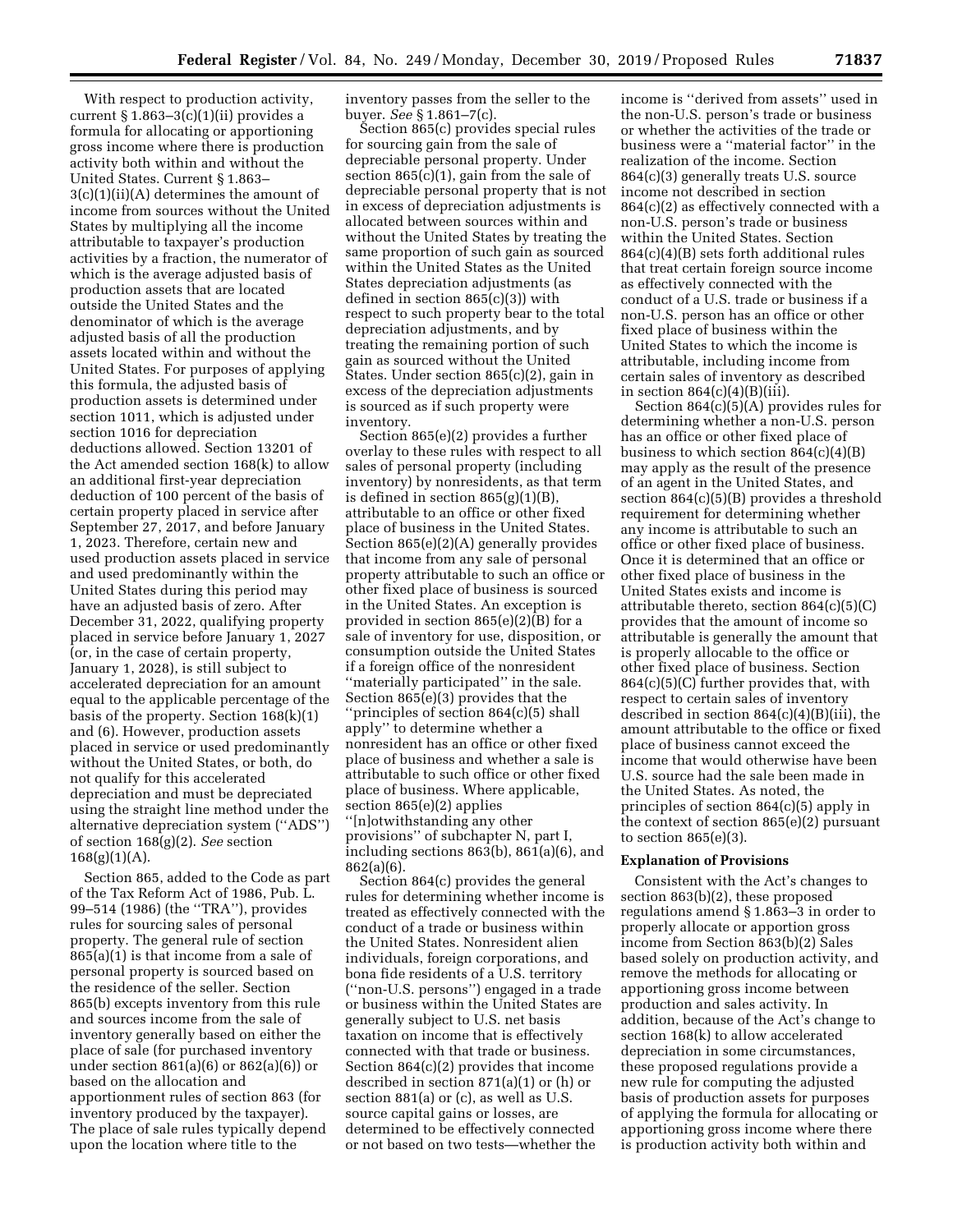without the United States. These proposed regulations also contain conforming amendments to other regulations that allocate or apportion income between production and sales activity. In addition, these proposed regulations make minor changes to §§ 1.937–2, 1.937–3, and 1.1502–13 to update relevant cross references and examples.

These regulations also add proposed § 1.865–3 to clarify the proper scope and application of section 865(e)(2), as well as the interaction between section 865(e)(2) and section 865(c) regarding the sourcing of income from the sale of certain depreciable personal property. The proposed regulations also clarify the interaction between the section 865(e)(2) rules and the rules governing effectively connected income under section  $864(c)(4)(B)(iii)$  and  $(c)(5)$ . The proposed regulations amend § 1.864– 6(c), the current rules for determining the amount of foreign source effectively connected income attributable to an office or other fixed place of business within the United States, to be consistent with the proposed sourcing rules applicable to produced inventory sales under section 865(e)(2).

# **I. Modification of Current § 1.863–3 and Other Regulations To Reflect the Amendments of Section 863(b) and Section 168(k)**

# *A. Proposed Changes to § 1.863–3 To Reflect the Amendment of Section 863(b)*

Before amendment by the Act, section 863(b)(2) provided that gains, profits, and income from Section 863(b)(2) Sales were sourced partly from sources within and partly from sources without the United States, but did not prescribe a particular method of allocating or apportioning between these two sources. Accordingly, current § 1.863–3 provides allocation or apportionment methods for Section 863(b)(2) Sales. Under those regulations, a taxpayer must allocate or apportion gross income from Section 863(b)(2) Sales between production activity and sales activity using one of three methods described in current § 1.863–3(b): The 50/50 method described in paragraph (b)(1), the independent factory price (''IFP'') method described in paragraph (b)(2), or the books and records method described in paragraph  $(b)(3)$ . Current § 1.863–3 $(d)$ provides rules for allocating and apportioning expenses to gross income from Section 863(b)(2) Sales, including a requirement to apportion expenses pro rata based on the source of gross income where the 50/50 method has been used. Current § 1.863–3(e) provides rules for

electing one of these methods and the related information that a taxpayer must disclose on a tax return.

The Act amended section 863(b) to source income from Section 863(b)(2) Sales solely on the basis of the production activity with respect to the inventory sold, and as a result sales activity is no longer a relevant factor for allocating or apportioning income under that section. Therefore, these proposed regulations remove the three methods in paragraph (b) and the related election rules in paragraph (e). Proposed § 1.863–3(b) requires sourcing of Section 863(b)(2) Sales based solely on the location of production activities, consistent with section 863(b)(2), as amended. Given the elimination of the 50/50 method, the proposed regulations no longer provide for the apportionment of expenses based solely on relative gross income from U.S. and foreign sources. Instead, the proposed regulations provide that expenses are allocated and apportioned based on the generally-applicable rules in §§ 1.861–8 through 1.861–17.

# *B. Proposed Changes to § 1.863–3(e)*

Proposed § 1.863–3(e) (which replaces current § 1.863–3(f)) does not provide a specific rule for sourcing gross income derived from the sale of inventory produced (in whole or in part) by the taxpayer within the United States and sold within a U.S. territory, or produced (in whole or in part) by a taxpayer in a U.S. territory and sold within the United States. Instead, proposed § 1.863–3(e) provides a cross-reference directing taxpayers to source such income under the rules provided by proposed § 1.863–3(c). Proposed § 1.863–3(e) modifies the rule for sourcing gross income derived from the purchase of personal property within a U.S. territory and its sale within the United States under section 863(b)(3). Consistent with proposed § 1.863–3(b), proposed § 1.863–3(e) removes the books and records method provided by current § 1.863–3(f)(3)(i)(B). Instead, proposed § 1.863–3(e)(3)(i) requires sourcing such income based solely upon the taxpayer's business activity.

## *C. Proposed Changes to § 1.863–3 To Reflect the Amendment of Section 168(k)*

Notwithstanding the changes to section 863(b) required by the Act, there remains a need for rules to allocate or apportion gross income from Section 863(b)(2) Sales between U.S. and foreign sources where, with respect to inventory, there is production activity both within and without the United States. The proposed regulations retain

the existing rules in current § 1.863– 3(c)(1)(ii) for sourcing gross income from production activity where there is production activity both within and without the United States. The proposed regulations do not amend current  $§ 1.863-3(c)(1)(ii)(A)$ , which determines the amount of foreign source income in such cases by multiplying the total gross income from Section 863(b)(2) Sales by a fraction, the numerator of which is the average adjusted basis of production assets located outside the United States and the denominator of which is all production assets within and without the United States. The remaining income is treated as U.S. source.

Because of the Act's change to section 168(k) to allow accelerated depreciation in some circumstances, the Treasury Department and the IRS have determined that a new rule is needed in current § 1.863–3(c)(1)(ii)(B) for computing the adjusted basis of production assets for purposes of the formula for allocating or apportioning gross income where there is production activity both within and without the United States. Absent a change to the rules of current § 1.863–3(c)(1)(ii)(B), the Act's modifications to the depreciation treatment of U.S. production assets will have the unintended effect of skewing the apportionment formula in favor of foreign source income because non-U.S. production assets (relative to U.S. production assets) will generally have a higher adjusted basis. Therefore, these proposed regulations modify the measurement of the basis of U.S. production assets under current  $§ 1.863-3(c)(1)(ii)(B)$  for purposes of the apportionment formula of proposed § 1.863–3(c)(2)(i). The proposed regulations measure the basis of U.S. production assets based on ADS under section 168(g)(2) so that the basis of both U.S. and non-U.S. production assets is measured consistently on a straight line method over the same recovery period.

The Treasury Department and the IRS have determined that requiring the use of ADS for purposes of proposed § 1.863–3 is consistent with other provisions of the Act that require the use of ADS. For example, sections 951A(d)(3) and 250(b)(2)(B) (by cross reference to section 951A(d)) both require the use of ADS for purposes of determining qualified business asset investment to calculate global intangible low-taxed income and foreign-derived intangible income, respectively. The use of ADS is also consistent with the interest allocation rules in § 1.861– 9(i)(1)(i). Nevertheless, the Treasury Department and the IRS request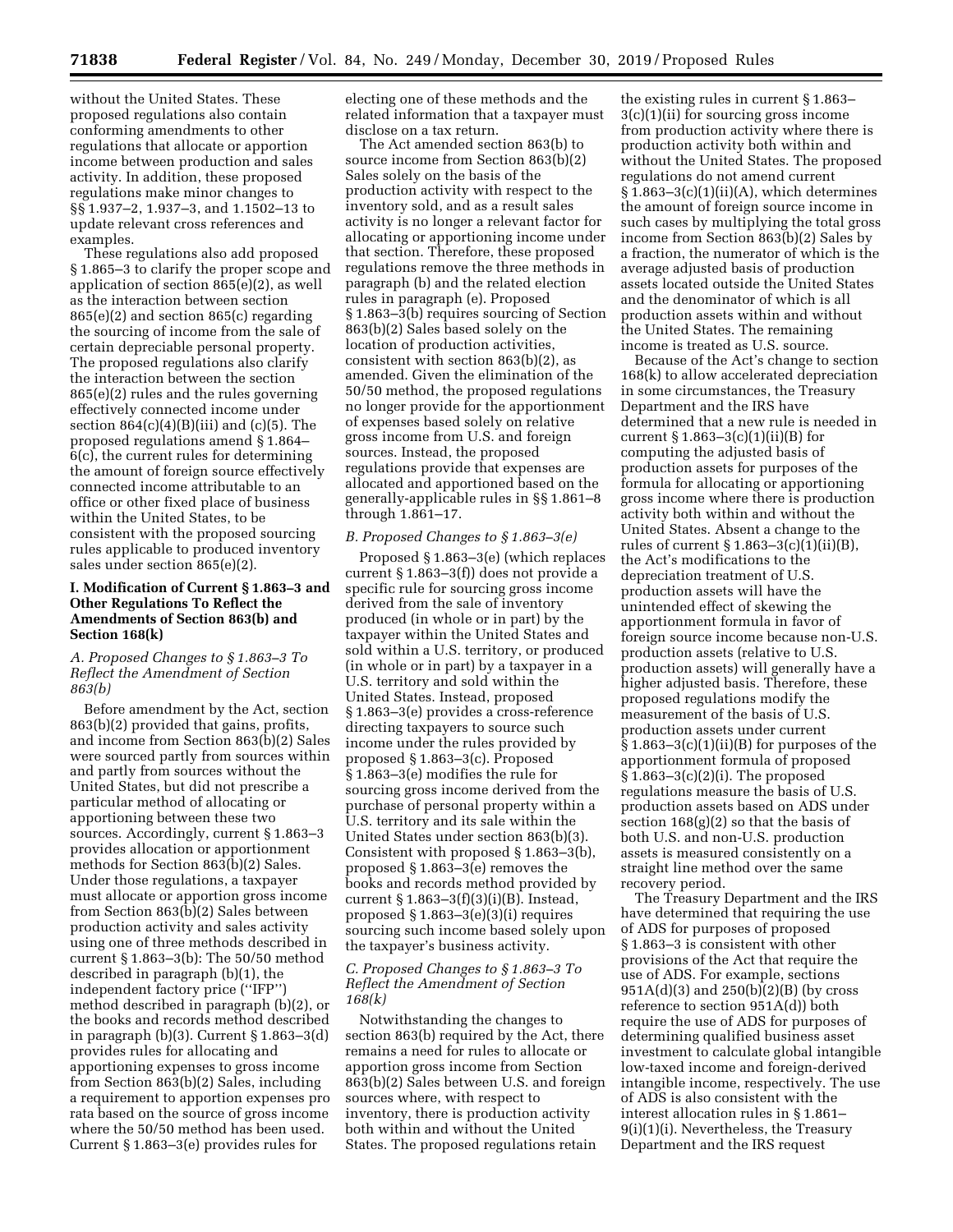comments regarding the suitability of using ADS for these purposes and whether there is a more appropriate way to compare U.S. and non-U.S. production assets for purposes of proposed § 1.863–3, such as the relative U.S. and non-U.S. production assets reported on the taxpayer's financial statements.

The proposed regulations do not otherwise modify the rules in current § 1.863–3 for determining the location or existence of production activity, a topic the Treasury Department and the IRS may address in future guidance. The Treasury Department and the IRS request comments regarding other potential approaches to determine the location or existence of production activity or other modifications to current or proposed § 1.863–3 that may be appropriate.

# *D. Proposed Changes to Other Regulations Under Section 863 To Reflect the Changes to § 1.863–3*

The proposed regulations also modify current § 1.863–1, current § 1.863–2, and current § 1.863–8 to reflect the changes to current § 1.863–3. Proposed § 1.863–1(b) provides special rules for allocating or apportioning gross income from the sale of natural resources, which can be a subset of inventory generally. *See* proposed § 1.863–2(b). Current § 1.863–1(b)(1) provides a general ''export terminal'' rule that allocates sales income at the export terminal, sourcing gross receipts equal to the fair market value of the natural resources at the export terminal to the location of the farm, mine, well, deposit, or uncut timber, and gross receipts in excess of that amount either to the place of sale or according to the rules in § 1.863–3, depending on the circumstances.

Current  $§ 1.863-1(b)(2)$  provides a special rule for taxpayers performing additional production activities before the relevant product is shipped from the export terminal. The gross receipts are allocated between sources within and without the United States based on the fair market value of the product immediately before the additional production activities. Gross receipts equal to the fair market value of the natural resources immediately before the additional production activities are sourced to the location of the farm, mine, well, deposit or uncut timber, and the gross receipts in excess of that fair market value are sourced based on § 1.863–3.

As it is generally no longer appropriate under section 863(b)(2) to allocate or apportion any gross income from sales of inventory, including

natural resources, to sales activity, the proposed regulations modify current § 1.863–1(b) to remove the export terminal rule so that, where there is no additional production activity with respect to the natural resource, all gross income from sales of natural resources inventory is based on the location of the farm, mine, oil or gas well, other natural deposit, or uncut timber from which the natural resource is derived. In other words, where there are no additional production activities, the location of the farm, mine, oil or gas well, other natural deposit, or uncut timber is considered the place of production generally.1

Where there are additional production activities with respect to the natural resource either within or without the jurisdiction from which the natural resource is derived, the gross income is allocated or apportioned first to the jurisdiction where the farm, mine, oil or gas well, other natural deposit, or uncut timber is located, in an amount equal to the fair market value of the product before the additional production activities. Any income in excess of that fair market value is then allocated or apportioned between sources within and without the United States under proposed § 1.863–3 principles based on the location of the assets used in the additional production activities. *See*  proposed § 1.863–1(b)(2).

In the case of sales of natural resources by a nonresident that are attributable to an office or other fixed place of business in the United States of such nonresident, the foregoing rules are subject to the rules of section 865(e)(2) and proposed § 1.865–3.

Current  $\S 1.863-8(b)(3)(ii)$  provides a special rule for allocating and apportioning income under section 863(d) derived from sales of property (including inventory) produced by a taxpayer if the property is produced or sold, at least in part, in space or international water. This rule requires the taxpayer to allocate gross income from such sales between production and sales activity under a 50/50 method, whereby half of the taxpayer's gross income will be considered income allocable to production activity and the remaining half of such gross income will be considered income allocable to sales activity. As it is generally no longer appropriate under section

863(b)(2) to allocate or apportion any gross income from sales of inventory produced by a taxpayer (including production in space or international water) to sales activity, the proposed regulations modify current § 1.863– 8(b)(3)(ii) to remove the 50/50 method and replace it with a rule that allocates gross income solely on the basis of production activity.

# *E. Proposed Changes to Regulations Under Section 1502 To Reflect the Changes to § 1.863–3*

To reflect section 863(b)(2), as amended by the Act, and the proposed regulations' amendments to § 1.863–3, the proposed regulations also amend example 14 of § 1.1502–13(c)(7)(ii)(N). This example illustrates the interaction between the intercompany transaction rules under current § 1.1502–13 and the sourcing rules in section 863. As revised by the proposed regulations, the example continues to illustrate the same matching principles for intercompany transactions under proposed § 1.1502– 13 while updating the facts and analysis to reflect the changes in section 863(b)(2) and § 1.863–3.

# **II. Proposed Rules for Sales of Personal Property by Nonresidents**

*A. Proposed Source Rules Under § 1.865–3 To Take Into Account Section 863(b)* 

1. Interaction of Section 863(b), as Amended, With Section 865(e)(2)

In light of the changes made by the Act to section 863(b), the Treasury Department and the IRS are concerned that nonresident taxpayers may take an improper position that these changes override the application of section  $865(e)(2)$  as it applies to sales <sup>2</sup> of inventory 3 produced by a nonresident taxpayer and sold through a U.S. sales office, despite the fact that section 865(e)(2) applies ''[n]otwithstanding any other provisions in [sections 861 through 865].'' To address this improper interpretation of section 865(e)(2), and to provide guidance for the application of section 865(e)(2) in general, the proposed regulations add proposed § 1.865–3.

Section 865, enacted in 1986 as part of the TRA, provides special sourcing rules for sales of personal property. In particular, section 865(e)(2) provides that ''[n]otwithstanding any other provisions of this part,'' if a nonresident has an office or other fixed place of business in the United States, ''income

<sup>1</sup>Treasury Decision 8687, 1996–2 C.B. 47, added the export terminal rule in current § 1.863–1(b) partly in response to the decision in *Phillips Petroleum Co.* v. *Commissioner,* 97 T.C. 30 (1991), *aff'd without published opinion,* 70 F.3d 1282 (10th Cir. 1995). These proposed regulations follow *Phillips Petroleum* in treating natural resources, once extracted, in the same way as other types of inventory and therefore subject to section 863(b)(2), as amended.

<sup>2</sup>As defined in section 865(i)(2).

<sup>3</sup> Inventory property, as defined in section 865(i)(1).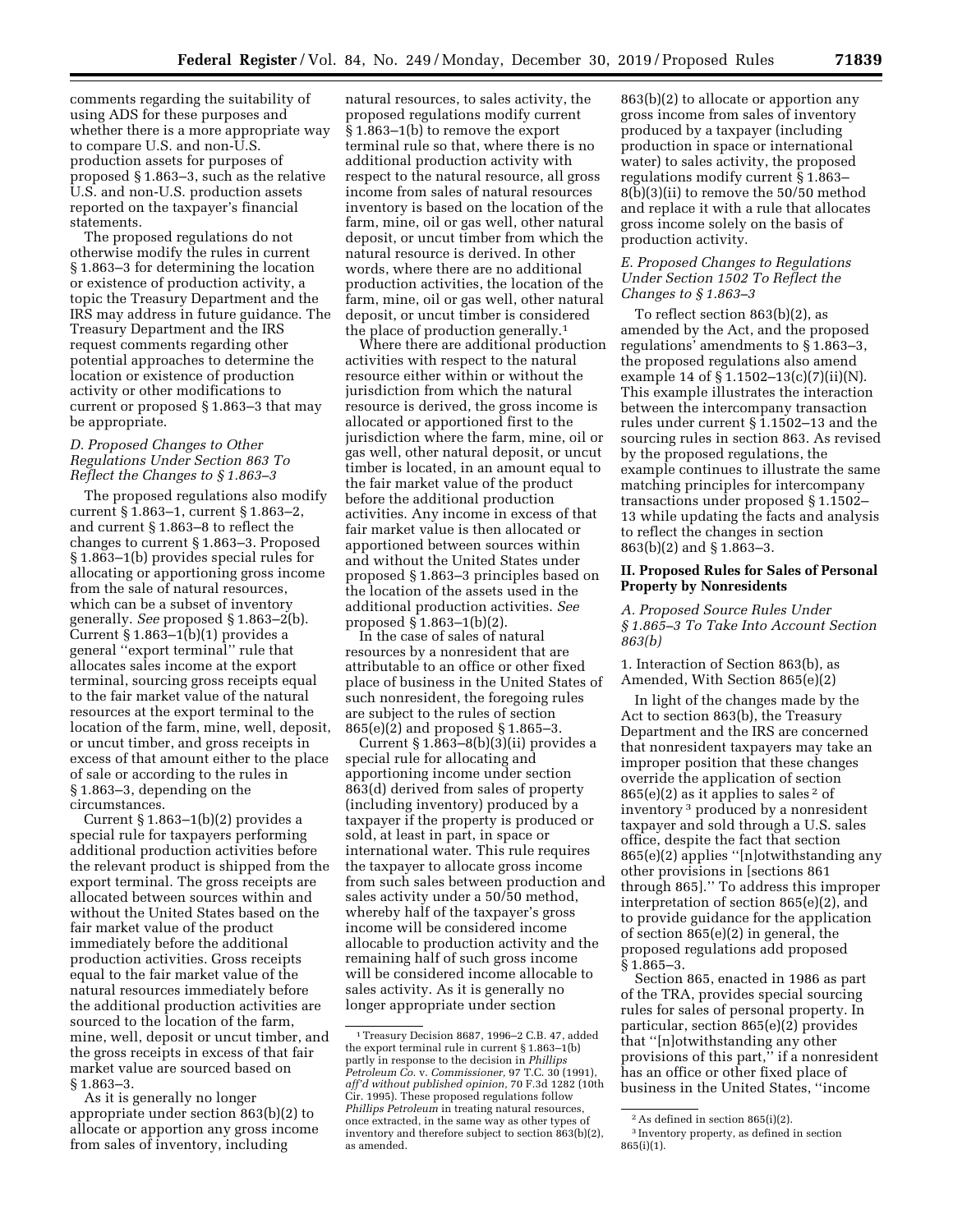from any sale of personal property (including inventory property) attributable to such office or other fixed place of business'' is U.S. source. Accordingly, to the extent that inventory income described in section 863(b)(2) is considered to be derived from a sale by a nonresident attributable to an office or other fixed place of business in the United States, section 865(e)(2) must be given effect in determining the source of the income.

For purposes of section 865(e)(2), section 865(e)(3) provides that the ''principles of section 864(c)(5)'' apply in determining ''whether a taxpayer has an office or other fixed place of business'' and ''whether a sale is attributable'' thereto. As described in the Background section of this preamble, section 864(c)(5)(A) provides rules for determining whether a non-U.S. person has an office or other fixed place of business to which section 864(c)(4)(B) may apply as the result of the presence of an agent in the United States, section 864(c)(5)(B) provides a threshold requirement for determining whether any income is attributable to such an office or other fixed place of business, and section 864(c)(5)(C) addresses the extent to which the income, gain, or loss is attributable to an office or other fixed place of business and includes a limitation that for sales of inventory, the income attributable to an office or other fixed place of business within the United States cannot exceed ''the income which would be derived from sources within the United States if the sale or exchange were made in the United States.''

Section 865(e)(2) may properly be read to treat all income from a sale of personal property by a nonresident as U.S. source so long as the sale is ''attributable'' to the nonresident's office or other fixed place of business in the United States. By its terms, section 865(e)(3) does not necessarily change this result because it references section 864(c)(5) only for purposes of (1) determining whether a taxpayer has an office or other fixed place of business and (2) whether a sale is attributable to such office or other fixed place of business. Section 865(e)(3) does not by its terms reference section 864(c)(5) for determining the amount of income attributable to such office or other fixed place of business. On this basis, section 865(e) may fairly be read to override section 863(b) where Section 863(b)(2) Sales of a nonresident are attributable to an office or other fixed place of business in the United States, with the result that all of the income from such sales is sourced within the United States.

On the other hand, section 865 concerns the source of income, gain, and loss, and section 865(e)(3) refers to ''the principles of section 864(c)(5),'' which determines ''income, gain or loss'' attributable to an office or other fixed place of business in the United States (as noted in subparagraphs 864(c)(5)(B) and 864(c)(5)(C), which operate together). On this basis, the Treasury Department and the IRS have determined that section 864(c)(5) may serve not only as the basis to attribute a sale to an office or other fixed place of business in the United States within the meaning of section 865(e)(2), but also as the basis, in the context of section 865(e)(2) as applicable to Section 863(b)(2) Sales, for allowing a limitation on the amount of income and gain from sales of inventory property attributable to such office or other fixed place of business and, therefore, sourced in the United States. In particular, as relevant here, section 864(c)(5)(C) limits the amount of ''income, gain, or loss'' from sales that meet the ''material factor'' threshold of section 864(c)(5)(B) to the amount of income ''properly allocable'' to the office or other fixed place of business in the United States 4 (which is a lesser amount of income than would be allocated based on such sale under a literal reading of section 865(e)(2) (the entire amount of income)).

The last clause of section 864(c)(5)(C) also imposes a limitation in the case of sales described in section 864(c)(4)(B)(iii) (sales outside the United States made through an office or other fixed place of business in the United States) that ''the income which shall be treated as attributable to an office or other fixed place of business within the United States shall not exceed the income which would be derived from sources within the United States if the sale or exchange were made in the United States.'' Before the enactment of section 865(e)(2), which generally caused such sales to result in U.S. source income and hence fall outside the scope of section  $864(c)(4)(B)(iii)$ , this clause was intended to limit the application of section  $864(c)(4)(B)$  to income from sales activities, thus excluding income from production activities. The clause did not determine how much income was attributable to sales versus

production activities. Following the Act, which did not amend section 865(e)(2), the Treasury Department and the IRS continue to believe that this clause has no relevance to the determination of how much income is attributable to sales activities or to sales governed by section 865(e)(2).

By incorporating the principles of section  $864(c)(5)$ , section  $865(e)(3)$  thus authorizes regulations that would bifurcate the income from a sale of inventory property produced by a nonresident outside the United States and sold through an office or other fixed place of business in the United States so that only the ''properly allocable'' amount of income from that sale is attributable to an office or other fixed place of business in the United States and treated as U.S. source. In such a case, this amount reflects the nonresident's sales activity, not its production activities, with respect to the personal property sale, which is the portion of the income that Congress intended to treat as U.S. source when it enacted section 865(e)(2) in 1986.5 H.R. Rep. No. 99–426, at 360–61 (1985).

The 1986 legislative history of section 865(e)(2) shows that Congress intended, by enacting that provision, to repeal (in certain cases) the title passage rule that formerly controlled the source of the ''sales income'' from the sale of personal property, regardless of where the ''sales activities'' occurred. *See* H.R. Rep. No. 99–426, at 360 (1985) (providing that ''[a]lthough the title passage rule operates clearly, it is manipulable''); *see also* S. Rep. No. 99–313, at 330–33 (1986). The legislative history shows that Congress rather sought to tax ''income derived from sales'' based on the ''location of the economic activity generating the income.'' *See* S. Rep. No. 99–313, at 330 (1986); H.R. Rep. No. 99– 426, at 360 (1985). ''If the seller maintains a fixed place of business outside the seller's country of residence which materially participates in a sale, . . . the committee generally believes that the level of economic activity with respect to the sale that is associated with that place of business is high enough such that the location of that place of business should govern the source of the sales income.'' H.R. Rep. No. 99–426, at 360–61 (1985). These statements show, both individually and

<sup>4</sup>Section 864(c)(5)(C) actually states ''the income, gain or loss property [sic] allocable thereto.'' Based on the legislative history behind The Foreign Investors Tax Act, Public Law 89–809 (1966), which added section 864(c) to the Code, the use of ''property'' in the final bill appears to be a typographical error. The Senate Report that added this provision used the word ''properly'' not ''property.'' *See* S. Rep. No. 1707 at 1275 (1966).

<sup>5</sup> In the case of inventory property purchased outside the United States (other than in a U.S. territory of the United States) and sold through an office or other fixed place of business in the United States, section 863(b) has no application and hence, regardless of where title passage occurs, all of the income is considered attributable to such office or other fixed place of business and sourced in the United States.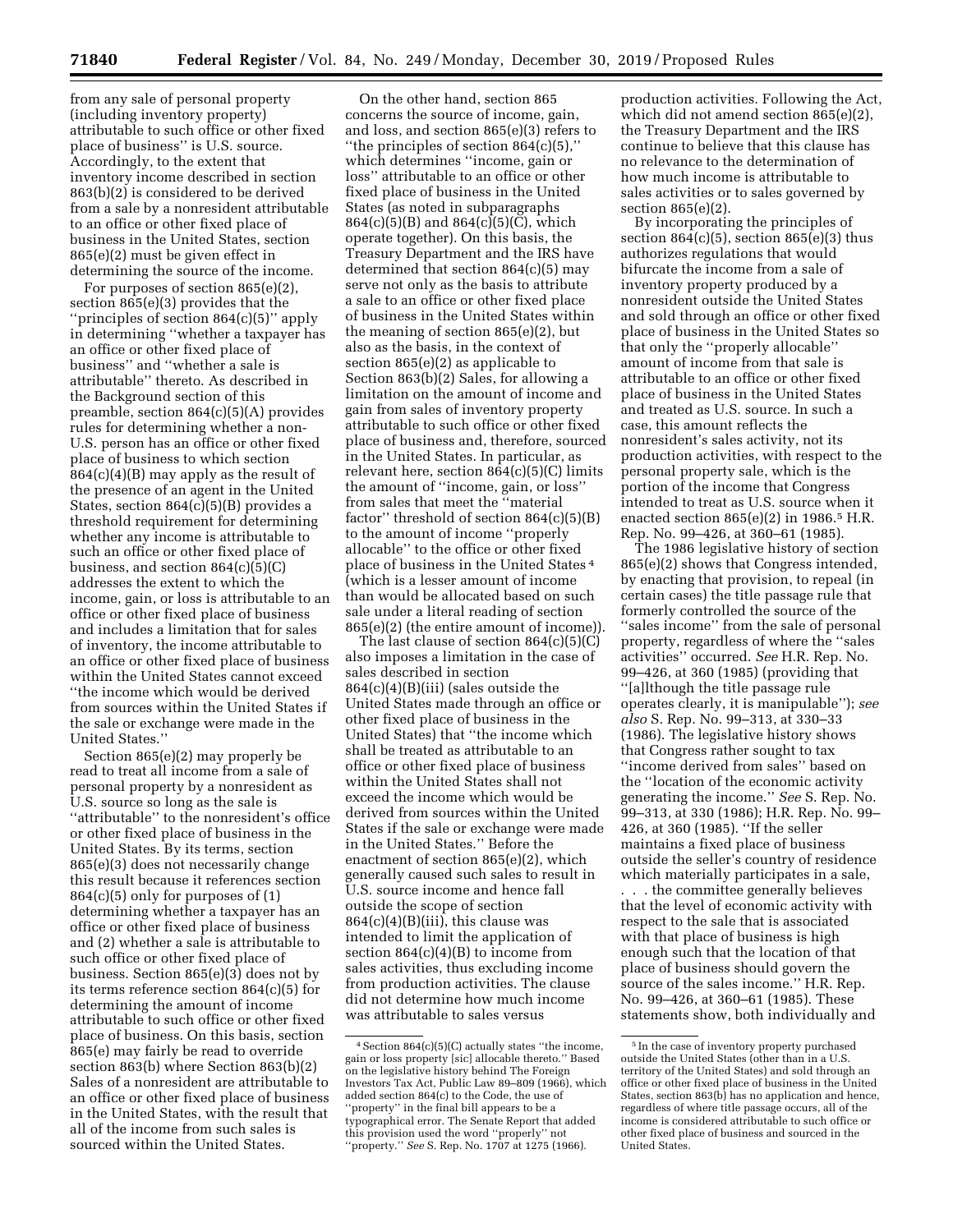in the aggregate, that Congress enacted section 865(e)(2) with a focus upon sourcing income from sales activity based on the economic location of the activity, rather than the location of title passage. The principles of section 864(c)(5) (and in particular subparagraph (C) thereof) give effect to this intent through section 865(e)(3) by limiting the application of section 865(e)(2) to sales income properly allocable to the office or other fixed place of business in the United States.

Before the issuance of these proposed regulations, the Treasury Department and the IRS had never issued formal guidance on the sourcing rules of section 865(e)(2) in the case of inventory property produced outside the United States and sold within the United States. Nevertheless, in light of the statutory text of section 865(e)(2) and (3) (as well as section  $864(c)(5)(C)$  by reference) and the legislative history of these provisions, in practice, the IRS has historically interpreted section 865(e)(2) to include a limitation that treated as U.S. source only the sales income allocable to the office or other fixed place of business in the United States reflecting the sales activity from the transaction. *See, e.g.,* 1996 Field Service Advice (FSA) LEXIS 68 (Sept. 24, 1996); 1996 FSA LEXIS 465 (Feb. 29, 1996). This historical interpretation utilized the rules of section 863(b) before amendment by the Act (referenced in current  $\S 1.864-6(c)$  to determine the amount of income allocable to the office or other fixed place of business in the United States, thereby allowing taxpayers to apply, among other rules, a 50/50 split between U.S. source income (allocable to the office or other fixed place of business in the United States and reflective of sales activity) and foreign source income (reflective of production activity) for sales subject to section 865(e)(2) (the "50/50 method"). The IRS has historically allowed the 50/ 50 method for establishing the amount allocable to the office or other fixed place of business in the United States (and the sales activity) under section 864(c)(5). Section 865(e)(3) incorporates into section 865(e)(2) the principles of section  $864(c)(5)$ , and so the  $50/50$ method approximated the effect of applying the principles of section 864(c)(5) under section 865(e)(2).

Although the Act amended section 863(b), it made no changes to section 865(e)(2), which does not explicitly reference or depend upon section 863. The 2018 Blue Book notes the absence of any change to section 865(e)(2). *See*  2018 Blue Book at 397 n.1798. Consistent with historical IRS practice, in its description of prior law, the 2018

Blue Book explains that although sections 863(b) and 865(e)(2) may appear to conflict, in the case of a nonresident manufacturing property without the United States for sale within the United States, the result is that ''the income generally is partly U.S.-source and partly foreignsource.'' 6 *Id.* at 328 n.1519.

Further, despite the changes to section 863(b) in the Act, structurally, the bifurcated approach is maintained, and section 863(b)(2) continues to refer to inventory that is produced within the United States and sold without the United States, or produced without the United States and sold within the United States. The statutory provision preserves the distinction between sales and production economic activity. If Congress intended to eliminate the sales versus production dichotomy for all purposes, it presumably would have deleted those phrases as the new flush language (that any sale of manufactured inventory property is sourced in whole based on the location of production activities) would have made them surplusage.

In light of Congress's decision to retain the underlying structure of section 863(b)(2) and append the flush language as an overlay, the IRS's longstanding interpretation of the relationship of sections 863(b)(2) and 865(e)(2) under pre-Act law, and the fact that section 865(e)(2) was left unaltered by the Act, the Treasury Department and the IRS have determined that the relationship between section 863(b)(2) and section 865(e)(2) should not be interpreted differently before and after the Act. Thus, section 865(e)(2) should continue to apply to inventory property sales income ''properly allocable'' to an office or other fixed place of business in the United States (reflecting sales activity rather than production activity) just as before the Act.

As noted, the Treasury Department and the IRS understand that some nonresident taxpayers may be taking the position that, applied after the Act, the last clause of section 864(c)(5)(C) (limiting the income treated as attributable to an office or other fixed place of business in the United States to the amount that would be U.S. source if the sale were made in the United States) causes the income from the sale of inventory produced outside the United

States and subject to section 865(e)(2) to be foreign source to the same extent that it would be foreign source under section 863(b), standing alone, which would cause the sourcing of both the sales and production income from the disposition to be based on the location of production activities. Such a reading cannot be correct, because it would inappropriately construe a provision (section 865(e)(2)) intended as a separate restriction on the source rule under section 863(b)(2) (and which literally can be read as entirely overriding that rule) to be determined solely by reference to the terms of such source rule itself (rather than at most in a manner giving effect to both rules). Further, such a construction would cause section 865(e)(2) to have no effect with respect to sales of inventory that are also described in section 863(b)(2), contrary to longstanding statutory construction principles. *See, e.g., Watt*  v. *Alaska,* 451 U.S. 259, 267 (1981) (statutes should be read to give effect to each if it can be done so while preserving their sense and purpose).

Moreover, such a reading would, in effect, import the change in section 863(b) from the Act into section 865(e)(2), which Congress did not do. As noted, section 865(e)(2) applies ''[n]otwithstanding any other provisions.'' Section 865(e)(3) applies the "principles" of section  $864(c)(5)$ , which reflects the sometimes imprecise fit between sections 864(c)(5) and 865(e)(2), such as the fact that section 864(c)(5) refers to ''income, gain or loss,'' rather than a ''sale,'' attributable to an office or other fixed place of business in the United States. The relevant principles referenced in section 865(e)(3) are those that apply for purposes of determining the income, gain, or loss attributable to an office or fixed place of business in the United States. As discussed previously in this section of the Explanation of Provisions, the last clause of section  $864(c)(5)(C)$  is not relevant to that determination and therefore is not relevant to the application of sections 863(b) or 865(e)(2). The principles of section 864(c)(5) are those self-contained in the words of the provision itself (''properly allocable''), and not the limitation provided in the last clause of section  $864(c)(5)(C)$  that serves a different purpose. The amendment to section 863(b)(2) did not change the traditional analysis regarding the attribution of inventory sales to an office or other fixed place of business in the United States.

In light of the foregoing, these proposed regulations clarify the application of the principles of section

<sup>&</sup>lt;sup>6</sup>This statement appears to conflict with another statement in the 2018 Blue Book with respect to prior law to the effect that the application of section 865(e)(2) to a sale of personal property made by a nonresident attributable to its office or fixed place of business in the United States results in all income from the sale being sourced in the United States. *Id.* at 396–97.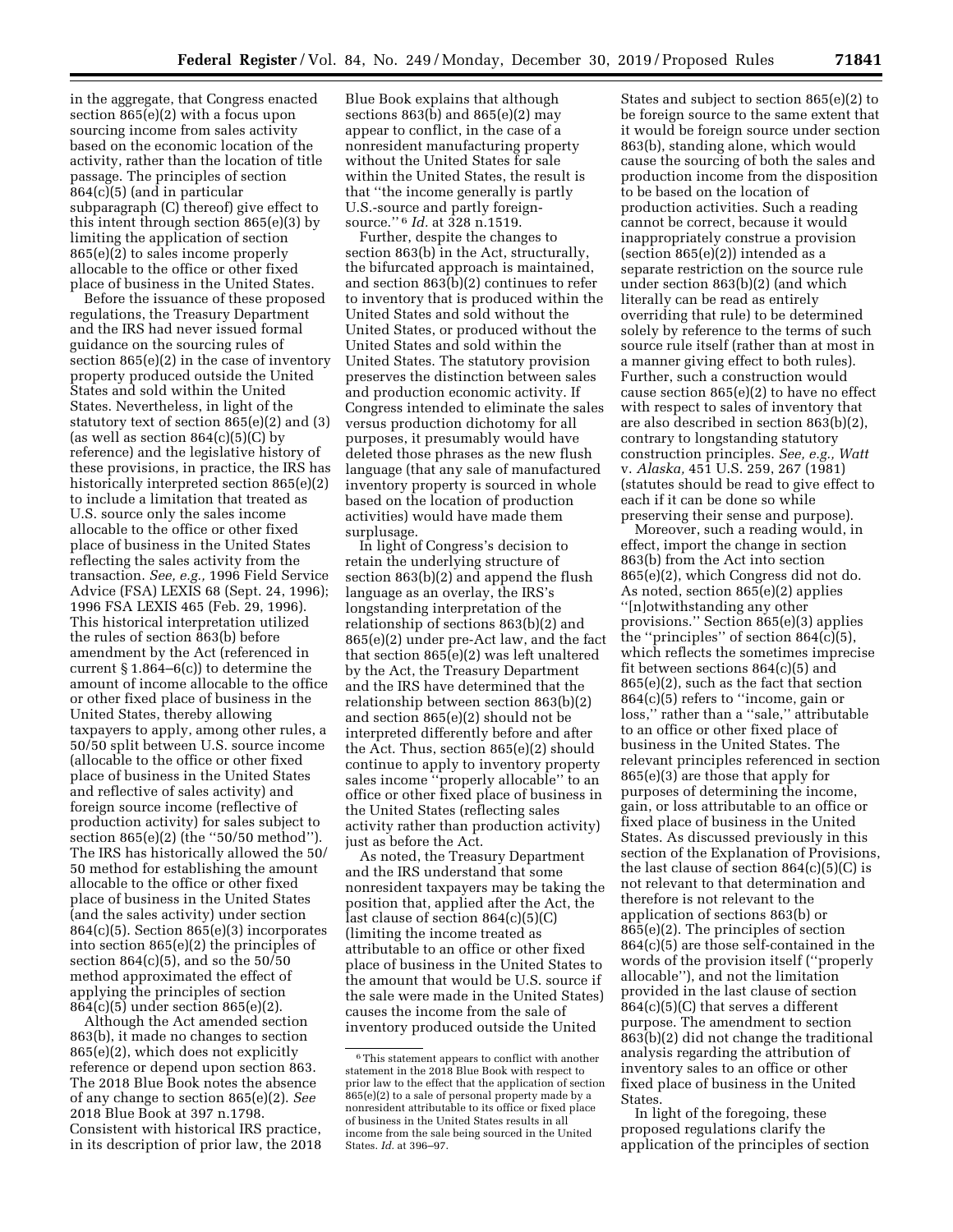864(c)(5) in the context of section 865(e)(2) and provide that sales of inventory produced outside the United States and sold through an office maintained by the nonresident in the United States must be sourced in the United States in part.

# 2. Overview of the Proposed Regulations Under Section 865(e)(2)

Section 865(e)(2) sources the amount of income from sales described in section 865(e)(2)(A) to which the exception in section 865(e)(2)(B) does not apply (Section 865(e)(2) Sales) that is determined to be properly allocable to the nonresident's office or other fixed place of business in the United States under the principles of section 864(c)(5)(C) as referenced by section 865(e)(3). In cases where a sale of personal property is not a Section 865(e)(2) Sale, other sourcing provisions continue to apply.

Proposed § 1.865–3(a) sets forth the general rule in section 865(e)(2)(A), and proposed § 1.865–3(b) sets forth the exception in section 865(e)(2)(B) and cross-references the rules of § 1.864– 6(b)(3) to determine if a foreign office materially participated in the sale. Proposed § 1.865–3(c) sets forth the rules for determining whether a nonresident has an office or other fixed place of business in the United States by incorporating the principles of § 1.864– 7, and whether a sale of personal property is attributable to that office or other fixed place of business in the United States by incorporating the principles of § 1.864–6(b) and (c), as amended.

Proposed § 1.865–3(d) then provides rules for determining the amount of income that is treated as U.S. source; the rules depend on whether the property sold is inventory (including property treated as inventory under section 865(c)(2)) or other personal property of a nonresident sold in a sale attributable to an office or other fixed place of business in the United States of the nonresident. Proposed § 1.865–3(d) provides separate source rules for income from sales of inventory subject to section 865(e)(2), dependent on whether the nonresident produced the inventory (either the default 50/50 method in paragraph (d)(2)(i) or the elective books and records method in paragraph (d)(2)(ii)), or purchased the inventory, 100 percent U.S. source income in paragraph (d)(3). Proposed § 1.865–3(d)(2)(ii) provides the books and records method that a taxpayer can elect to apply in lieu of the default 50/ 50 method, including the rules for making that election and the records that must be provided to the

Commissioner upon request. To the extent income from either type of inventory sale is treated as U.S. source under proposed § 1.865–3(d)(2) or (3), the income will generally be effectively connected with the conduct of a U.S. trade or business under section 864(c)(3).

Proposed § 1.865–3(e) provides a cross reference to the rules in §§ 1.882– 4 and 1.882–5, which determine the amount of expenses that are properly allocated and apportioned to gross income effectively connected with the conduct of a trade or business in the United States.

### 3. The Proposed Rules for Non-Inventory Property

Section 864(c)(2) applies to determine whether U.S. source gain from the sale of non-inventory property and other capital assets by a non-U.S. person is effectively connected with the conduct of a U.S. trade or business. The proposed regulations implement section 865 and provide source rules for determining whether gain is U.S. source for purposes of section 864(c)(2).

In the case of income derived from the sale of depreciable personal property, section 865(c) distinguishes between gain not in excess of depreciation adjustments and gain in excess of depreciation adjustments, and bifurcates the gain not in excess of depreciation adjustments pro rata to depreciation deductions allowable in computing taxable income from sources within the United States and without the United States. Section 865(c)(1). Gain in excess of depreciation is sourced as if such property were inventory property. Section 865(c)(2) and proposed § 1.865– 3(d)(4). See section II.A.4 of this Explanation of Provisions for discussion of the sourcing of inventory property. The legislative history of section 865(c), which was enacted at the same time as section 865(e)(2), indicates that Congress intended to create a special rule for depreciable personal property to source the income derived from the sale of depreciable personal property, to the extent of prior depreciation deductions, under a recapture principle. Under this rule, gain from the sale of depreciable personal property, to the extent of prior depreciation deductions, is sourced within the United States in proportion to the extent of the depreciation deductions that were previously allocated against U.S. source income. On the other hand, the gain, to the extent of prior depreciation deductions, is sourced without the United States in proportion to the extent of the depreciation deductions that were previously allocated against foreign

source income. *See* H.R. Rep. No. 99– 426, at 364 (1985); S. Rep. No. 99–313, at 331–32 (1986); Joint Committee on Taxation, General Explanation of the Tax Reform Act of 1986 (Pub. L. 99– 514), JCS–10–87, at 63 (1987). Thus, Congress intended to apply the recapture rule to source gain, not in excess of depreciation, from a sale of depreciable personal property (as opposed to sourcing that gain based on the location of the taxpayer's office).

Consistent with this legislative history, the Treasury Department and the IRS have determined that, to the extent a nonresident previously allocated depreciation deductions against foreign source income, in the event of a sale of such property through an office or other fixed place of business in the United States, the associated gain is not ''properly allocable'' to an office or other fixed place of business in the United States under the principles of section  $864(c)(5)$ , and therefore to such extent the sale (and gain) is not attributable to a nonresident's office or other fixed place of business in the United States under section 865(e)(2). Therefore, in the case of income subject to section 865(e)(2) from the sale of depreciable personal property, the amount of gain, not in excess of depreciation deductions, that is allocable to the nonresident's office or fixed place of business within the United States is the amount of gain that would be attributable to United States depreciation deductions under the recapture rule of section 865(c)(1). To the extent the gain exceeds prior U.S. and non-U.S. depreciation deductions, sections 865(c)(2) and 865(e)(2) apply and source that gain as if the property were inventory. Thus, the residual gain in excess of depreciation deductions is sourced under the rules of section 865(e)(2) as described in proposed § 1.865–3(d)(2) (for produced inventory, the 50/50 method and the books and records method) and (d)(3) (for purchased inventory, 100 percent U.S. source income).

#### 4. The Proposed Rules for Inventory

With respect to inventory purchased and sold by a nonresident in a sale attributable to an office or other fixed place of business in the United States and subject to section 865(e)(2), none of the income from the sale is attributable to production activity, and therefore, unless the exception in section 865(e)(2)(B) applies, all of the income from the sale is properly allocable to the office or other fixed place of business in the United States. Thus, the proposed regulations clarify that in these cases section 865(e)(2) causes all of the gross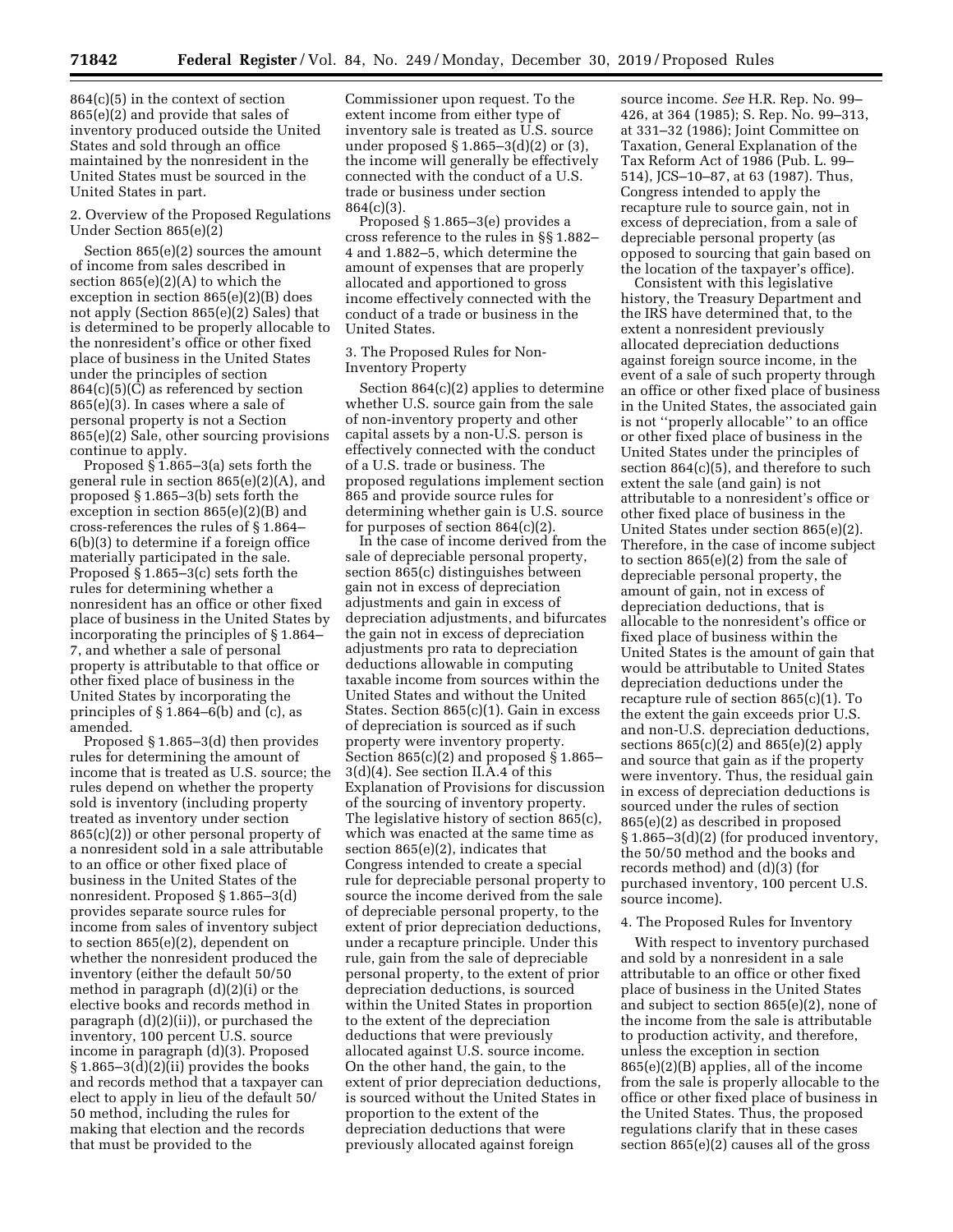income derived from the disposition to be U.S. source. See § 1.865–3(d)(3).

With respect to inventory produced and sold by a nonresident in a sale attributable to an office or other fixed place of business in the United States and subject to section 865(e)(2), the Treasury Department and the IRS have determined that the disposition continues to give rise to gross income that is partly allocable to the nonresident's office or other fixed place of business in the United States (representative of the sales activity with respect to the transaction) and sourced under section 865(e)(2), with the remainder allocable to production activity and sourced under section 863(b). Therefore, these proposed regulations provide a rule specifically for Section 865(e)(2) Sales involving inventory produced by the nonresident that distinguishes generally between sales and production activities in determining the source of the income from sales of produced inventory and is consistent with the overall structure of subchapter N, part I (sections 861–865).

The Treasury Department and the IRS understand that Congress intended for the source rules to ''operate clearly without the necessity for burdensome factual determinations.'' H.R. Rep. No. 99–426, at 360 (1985). Additionally, it is noteworthy that the ''principles'' of section 864(c)(5)(C), rather than the exact rules thereof, apply in the section 865(e)(2) context. Finally, the Treasury Department and the IRS are mindful of the fact that section 865(e)(2) was not modified by the Act. Before the Act, by applying the principles of current § 1.863–3(b) to determine the amount of income allocable to the office or other fixed place of business in the United States, the 50/50 method allowed for a 50 percent U.S. source result with respect to sales of produced inventory.

Based on the foregoing considerations, these proposed regulations continue to apply the 50/50 method as the general rule to treat 50 percent of a nonresident's income with respect to produced inventory sold through an office or other fixed place of business in the United States as U.S. source income attributable to the sales activity of the office maintained by the nonresident. The remaining 50 percent of the income is allocated or apportioned between U.S. and foreign sources by applying section 863(b) and the regulations thereunder (as amended by these proposed regulations) based upon the location of production activities. Thus, where inventory is produced entirely outside the United States and sold through a U.S. sales office in a transaction subject to section

865(e)(2), 50 percent of the gross income is U.S. source income allocable to the U.S. sales office or other fixed place of business, and the remaining 50 percent is foreign source income.

In prescribing the 50/50 method for dividing gross income from Section 865(e)(2) Sales between production and sales activity, the Treasury Department and the IRS appreciate that this method may not correspond precisely to the economic genesis of the gross income with respect to the sales and production activity involved. Nevertheless, the Treasury Department and the IRS have determined that this is an appropriate and administrable way to give effect to the principles of section 864(c)(5) in allocating income to the office or other fixed place of business in the United States (and focusing on sales activity) when applying section 865(e)(2). First, the 50/50 method has historically been recognized as a reasonable method for allocating income between production and sales activity. Before the Act, section 863(b) specified that income from Section 863(b)(2) Sales ''be treated as derived partly from sources within and partly from sources without the United States,'' and imposed no standard for allocating or apportioning the income. As discussed, the 50/50 method was a commonly used and wellunderstood sourcing method that ensured some income was allocated or apportioned to sales activity and some to production activity under section 863(b). For example, in 1984 the Treasury Department stated that ''[g]enerally, [income derived from the manufacture and sale of property] is allocated one-half on the basis of the place of manufacture and half on the basis of the place of sale.'' Treasury Department, Tax Reform for Fairness, Simplicity, and Economic Growth, Nov. 1984 at 364. The House, Senate, and Conference Committees each stated with respect to the TRA that ''[under the 50/ 50 method], half of such income generally is sourced in the country of manufacture, and half of the income is sourced on the basis of the place of sale.'' H.R. Rep. No. 99–426, at 359 (1985); S. Rep. No. 99–313, at 329 (1986); H.R. Rep. No. 99–841, at 917 (1986) (''Conf. Rep.''). Finally, the staff of the Joint Committee on Taxation has referred to the 50/50 method as the ''production/marketing split'' and stated that under this method ''50 percent of such income generally is attributed to the place of production.'' Joint Committee on Taxation, Factors Affecting International Competitiveness of the United States, JCS–6–91, at 148– 149 (1991). Second, the 50/50 method

was the most administrable of the permissible means of applying section 865(e)(2) through the application of section  $864(c)(5)(C)$  and current § 1.864– 6(c)(2) before the Act. Therefore, these proposed regulations adopt the 50/50 method as the default method for allocating or apportioning gross income attributable to Section 865(e)(2) Sales between sources within and without the United States.

Nevertheless, the Treasury Department and the IRS are aware that some taxpayers may be able to more precisely allocate or apportion their gross income between sales and production activities based on their books of account. Taxpayers, at their election, have historically used such a ''books and records'' method under current § 1.863–3(b)(3) to allocate or apportion their gross income from sales of inventory between production and sales activities. Therefore, as an elective alternative to the default 50/50 method, taxpayers may continue to use a books and records method as provided in these proposed regulations. However, the proposed regulations include more detailed guidance regarding the requirements that must be met before a taxpayer will be permitted to use this method.

A taxpayer electing the books and records method must prepare and maintain records that are in existence when its return is filed regarding the allocation of gross income between sales and production activities in its books of account and indicate in a statement attached to its tax return that it elects to apply this method. As part of its records that exist when its return is filed, the taxpayer must include an explanation of how such allocation clearly reflects the taxpayer's income from production and sales activities under the principles of section 482. The Treasury Department and the IRS intend the taxpayer's explanation to allow a potential examiner to have a roadmap for understanding the method by which the taxpayer determined the allocation of gross income between the U.S. sales activities and the foreign production activities, respectively. The use of section 482 in the proposed regulations is not intended to imply that the taxpayer's explanation must satisfy the documentation requirements of section 6662(e) and § 1.6662–6(d). The taxpayer must make available its books and records for both its sales activities and its production activities and the related explanation upon request of the Commissioner. If a taxpayer fails to satisfy these requirements in full, the default 50/50 method will apply.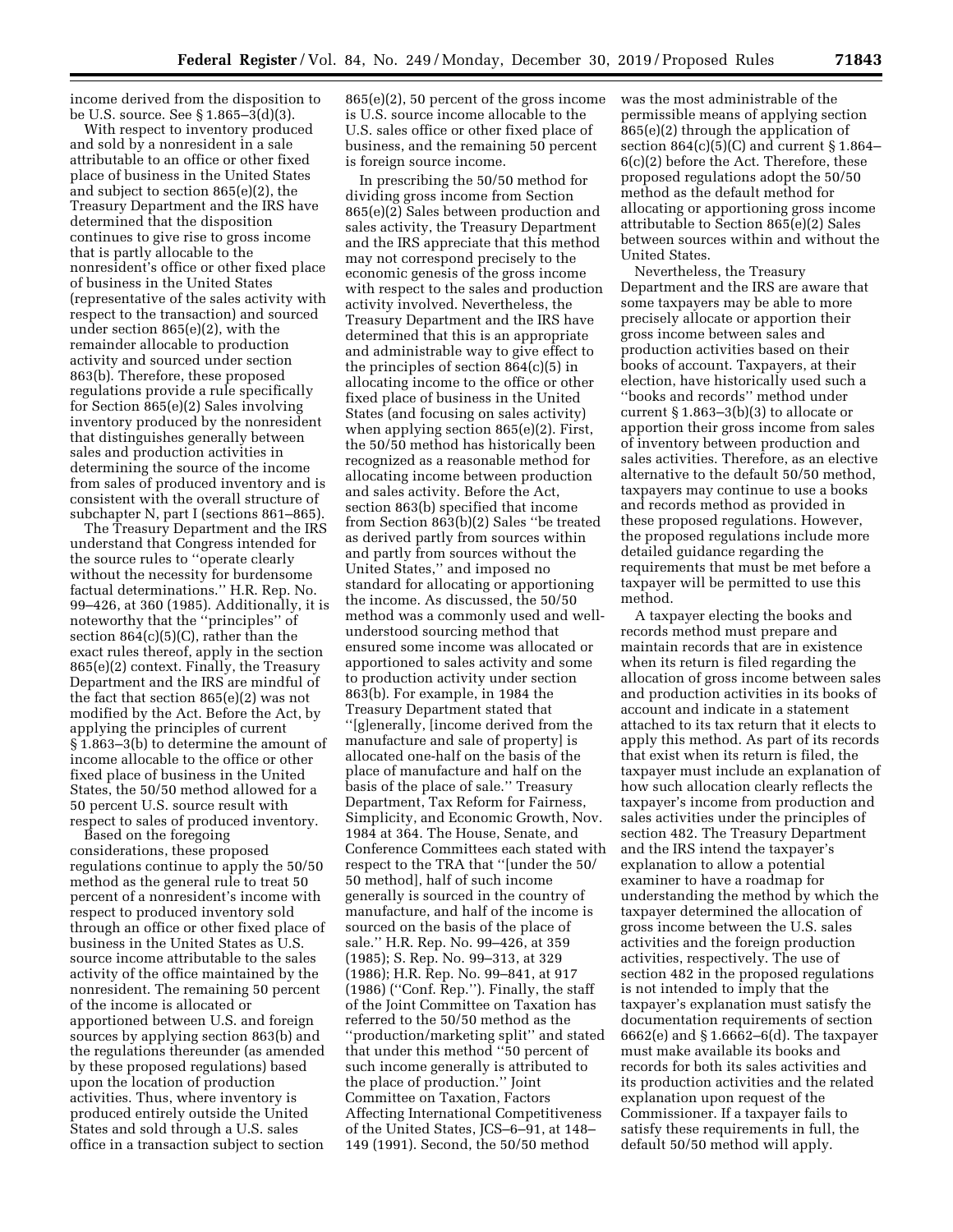These proposed regulations, however, do not also provide for an elective IFP method as allowed by current § 1.863– 3(b)(2). The Treasury Department and the IRS have determined that this method is applicable only in very narrow circumstances when an IFP exists and therefore has rarely been elected by taxpayers in practice. Any taxpayer that wishes to continue using an IFP could generally continue to reach a similar result by electing the books and records method and basing the allocation or apportionment in its books and records on the IFP. Nevertheless, the Treasury Department and the IRS request comments on whether the IFP or any other methods for allocating or apportioning gross income attributable to Section 865(e)(2) Sales between sources within and without the United States should be included in these regulations.

# *B. Modification of Current § 1.864– 6(c)(2) To Ensure Consistency With § 1.865–3*

Section  $864(c)(4)(B)(iii)$  generally provides that income derived from the sale of inventory (outside the United States) by a non-U.S. person through an office or other fixed place of business in the United States may be effectively connected income, notwithstanding that it would be foreign source income under the title passage rules in § 1.861–7(c). It provides an exception for inventory sold for use or consumption outside the United States, similar to the exception in section  $865(e)(2)(B)$ .

Accordingly, sections 864(c)(4)(B)(iii) and 865(e)(2), as a statutory matter, appear to overlap in their treatment of sales of inventory by non-U.S. persons through an office or other fixed place of business in the United States. This was not the case, however, in 1986 because Congress removed section 864(c)(4)(B)(iii) from the Code when section 865(e)(2) was added. The Tax Reform Act of 1986, Public Law 99–514 (1986) (section 1211(a) added section 865, while section 1211(b)(2) removed section  $864(c)(4)(B)(iii)$ . Two years later, however, in the Technical and Miscellaneous Revenue Act of 1988 (''TAMRA 1988''), Congress added section  $864(c)(4)(B)(iii)$  back to the Code, with the Senate Report to TAMRA 1988 explaining that the provision was reinstated because it ''is necessary to ensure that foreign persons who have a substantial presence in the United States, who may be treated as U.S. residents for source rule purposes but as nonresidents for general purposes, are taxed on income derived from sales of inventory property.'' S. Rep. No. 100– 445, at 239 (1988); see also Joint

Committee on Taxation, Description of the Technical Correction Act of 1988, JCS–10–88, at 250 (1988); TAMRA 1988 (section 1012(d)(7) restored section 864(c)(4)(B)(iii)).

The Treasury Department and the IRS have thus determined that where both provisions potentially could apply, as in the case of foreign corporations and most nonresident alien individuals, section 865(e)(2) takes precedence over section 864(c)(4)(B)(iii) because section 865(e)(2) applies ''[n]otwithstanding any other provisions of this part.'' Consistent with the TAMRA 1988 legislative history, the Treasury Department and the IRS have determined that section 864(c)(4)(B)(iii) applies solely to nonresident alien individuals (defined in section 7701(b)) who under section 865(g)(1) have a tax home (as defined in section 911(d)(3)) in the United States (and whose inventory sales thus would not be subject to section 865(e)(2) as those individuals would not be ''nonresidents'' under section 865(g)(1)(B)). Note that these nonresident alien individuals would be subject to section  $864(c)(4)(B)(iii)$  and section 864(c)(5) only with respect to income from inventory sales that is determined to be foreign source after application of sections 861(a)(6), 862(a)(6), and 863(b) pursuant to section 865(b). Thus, for example, a nonresident alien individual engaged in a U.S. trade or business, with a tax home in the United States, who purchases inventory outside the United States and resells inventory attributable to a U.S. office (with title passing offshore) would have foreign source income under section 862(a)(6) (by reference from section 865(b)), but that foreign source income would then be subject to section  $864(c)(4)(B)(iii)$  and section  $864(c)(5)$  to determine the amount of the individual's foreign source effectively connected income.

Although the scope of section  $864(c)(4)(B)(iii)$  is narrow, the Treasury Department and the IRS have determined that income from sales of inventory by these individuals should be taxable as effectively connected income to the same extent as if inventory sales by these individuals were governed by section 865(e)(2), depending on whether the inventory was either purchased abroad or produced abroad. Section 1.864– 6(c)(2)is therefore modified so that it applies exclusively to this distinct class of nonresident aliens, those with a tax home in the United States who are not covered under section 865(e)(2). Further, in order for these individuals to be subject to tax to the same extent as other nonresident taxpayers under

section 865(e)(2), the proposed regulations remove any current references in  $\S 1.864-6(c)(2)$  to section 863(b) and § 1.863–3, thereby clarifying that the rules of section 863(b) and § 1.863–3 do not apply in the context of section  $864(c)(4)(B)(iii)$  to treat inventory sales as exclusively giving rise to foreign source income if the inventory sold was produced exclusively outside of the United States. The proposed regulations do not modify the treatment of sales by these individuals of intangible personal property described in § 1.864–5(b)(1) or of stock or securities described in § 1.864–5(b)(2), which continue to be governed by § 1.864–6(c)(1). Current and proposed § 1.864–6(c)(2) implement the rule in section  $864(c)(5)(C)$  that applies solely to sales of personal property described in section  $864(c)(4)(B)(iii)$  and  $§ 1.864 - 5(b)(3).$ 

These proposed regulations also may impact the determination of qualified business income for purposes of section 199A. Section 199A(c)(3)(A)(i) provides that ''qualified items of income, gain, deduction, and loss'' under section 199A(c)(3) are those items that are, among other things, effectively connected with the conduct of a trade or business in the United States within the meaning of section 864(c) (subject to certain modifications). The Treasury Department and the IRS continue to study the application of section 864(c) in the context of section 199A, and request comments on this topic.

#### *C. U.S. Income Tax Treaties*

The Treasury Department and the IRS are aware that under U.S. income tax treaties, the business profits of foreign treaty residents may be taxable in the United States only if the profits are attributable to a permanent establishment in the United States. With respect to taxpayers entitled to the benefits of an income tax treaty, the amount of profits attributable to a U.S. permanent establishment will not be affected by these regulations.

#### Proposed Applicability Date

The regulations are proposed to apply to taxable years ending on or after December 23, 2019. As proposed, the regulations will permit taxpayers to apply the rules therein in their entirety for taxable years beginning after December 31, 2017, and before these regulations apply.

In addition, taxpayers may rely on the rules in the proposed regulations for taxable years beginning after December 31, 2017, and before the final regulations are applicable, provided that the taxpayer and persons that are related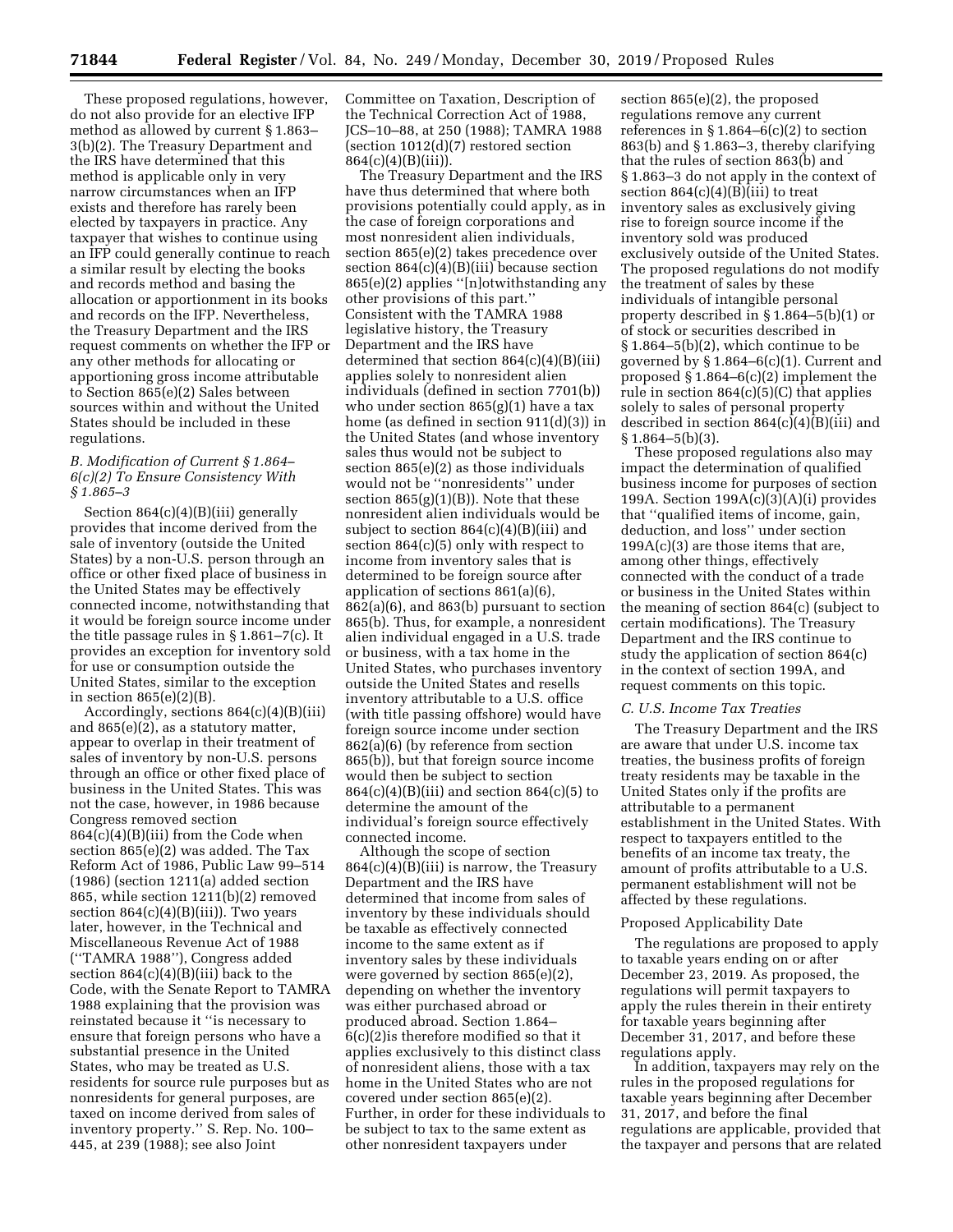(within the meaning of section 267 or 707) to the taxpayer apply the proposed regulations in their entirety. For taxable years before these regulations apply, the IRS may, where appropriate, challenge certain positions described in this preamble, including that following the amendment to section 863(b)(2) income earned by nonresidents from sales of personal property produced outside the United States and sold through an office or other fixed place of business in the United States is 100 percent foreign source.

### Special Analyses

The Administrator of the Office of Information and Regulatory Affairs (OIRA), Office of Management and Budget, has determined that this proposed rule is not a significant regulatory action, as that term is defined in section 3(f) of Executive Order 12866. Therefore, OIRA has not reviewed this proposed rule pursuant to section 6(a)(3)(A) of Executive Order 12866 and the April 11, 2018, Memorandum of Agreement between the Treasury Department and the Office of Management and Budget (''OMB'').

### **I. Regulatory Flexibility Act**

Pursuant to the Regulatory Flexibility Act (5 U.S.C. chapter 6), it is hereby certified that these proposed regulations, if adopted, will not have a significant economic impact on a substantial number of small entities. Although data are not readily available to assess the number of small entities potentially affected, any economic impact of these regulations is unlikely to be significant. Specifically, the regulations in §§ 1.863–1 and 1.863–3 (with conforming changes in crossreferencing regulations) implement the statutory change made to section 863(b) by the Act. This change affects sales of inventory property by any taxpayer where the taxpayer produces the inventory (in whole or in part) within the United States and sells that inventory without the United States, or vice versa. The change in sourcing for those entities is attributable to the change in section 863(b) made by the Act. Proposed §§ 1.863–1 and 1.863–3 merely implement the statutory change with limited additional guidance. The Treasury Department and the IRS do not anticipate that any differences between the changes in section 863(b) made by the Act and the changes in proposed §§ 1.863–1 and 1.863–3 made by these proposed regulations will have a significant economic impact on a substantial number of small entities. Notwithstanding this certification, the Treasury Department and the IRS invite

comments on the impact of this rule on small entities.

The other regulations in this publication (other than changes to ensure consistency with section 863(b)) are the proposed regulations in §§ 1.864–6 and 1.865–3. These proposed regulations solely affect non-U.S. taxpayers, which are not subject to the Regulatory Flexibility Act.

Pursuant to section 7805(f), this notice of proposed rulemaking has been submitted to the Chief Counsel for Advocacy of the Small Business Administration for comment on its impact on small businesses.

# **II. Unfunded Mandates Reform Act**

Section 202 of the Unfunded Mandates Reform Act of 1995 requires that agencies assess anticipated costs and benefits and take certain other actions before issuing a final rule that includes any Federal mandate that may result in expenditures in any one year by a state, local, or tribal government, in the aggregate, or by the private sector, of \$100 million in 1995 dollars, updated annually for inflation. In 2019, that threshold is approximately \$154 million. These proposed regulations do not include any Federal mandate that may result in expenditures by state, local, or tribal governments, or by the private sector in excess of that threshold.

#### **III. Executive Order 13132: Federalism**

Executive Order 13132 (entitled ''Federalism'') prohibits an agency from publishing any rule that has federalism implications if the rule either imposes substantial, direct compliance costs on state and local governments, and is not required by statute, or preempts state law, unless the agency meets the consultation and funding requirements of section 6 of the Executive Order. These proposed regulations do not have federalism implications and do not impose substantial direct compliance costs on state and local governments or preempt state law within the meaning of the Executive Order.

### *Comments and Requests for Public Hearing*

Before the proposed regulations are adopted as final regulations, consideration will be given to any comments that are submitted timely to the IRS as prescribed in this preamble under **ADDRESSES**. The Treasury Department and the IRS request comments on all aspects of the proposed rules. See also sections I.C, II.A.4, and II.B of the Explanation of Provisions (requesting specific comments related to the suitability of using ADS, other

potential approaches to determine the location or existence of production activity, or other modifications to § 1.863–3 that may be appropriate; related to whether there are other suitable methods for allocating or apportioning income attributable to Section 865(e)(2) Sales between U.S. and foreign sources; and related to the impact of these proposed regulations on the determination of qualified business income for purposes of section 199A, respectively). All comments will be available at *[www.regulations.gov](http://www.regulations.gov)* or upon request. A public hearing will be scheduled if requested in writing by any person that timely submits comments. If a public hearing is scheduled, notice of the date, time, and place for the public hearing will be published in the **Federal Register**.

### *Drafting Information*

The principal authors of the proposed regulations are Brad McCormack and Anisa Afshar of the Office of Associate Chief Counsel (International). However, other personnel from the Treasury Department and the IRS participated in their development.

### **List of Subjects in 26 CFR Part 1**

Income taxes, Reporting and recordkeeping requirements.

### **Proposed Amendments to the Regulations**

Accordingly, 26 CFR part 1 is proposed to be amended as follows:

# **PART 1—INCOME TAXES**

■ **Paragraph 1.** The authority citation for part 1 is amended by:

■ 1. Revising the entries for  $\S$ § 1.863–1, 1.863–2, 1.863–3, and 1.863–8.

■ 2. Adding an entry for § 1.865–3 in numerical order.

■ 3. Revising the entries for §§ 1.937–2, 1.937–3, and 1.1502–13.

The revisions and addition read in part as follows:

**Authority:** 26 U.S.C. 7805 \* \* \*. Section 1.863–1 also issued under 26

U.S.C. 863(a). Section 1.863–2 also issued under 26

U.S.C. 863(a). Section 1.863–3 also issued under 26

U.S.C. 863(a).

\* \* \* \* \* Section 1.863–8 also issued under 26 U.S.C. 863(a).

\* \* \* \* \*

Section 1.865–3 also issued under 26 U.S.C. 865(j).

\* \* \* \* \*

Section 1.937–2 also issued under 26 U.S.C. 937(b).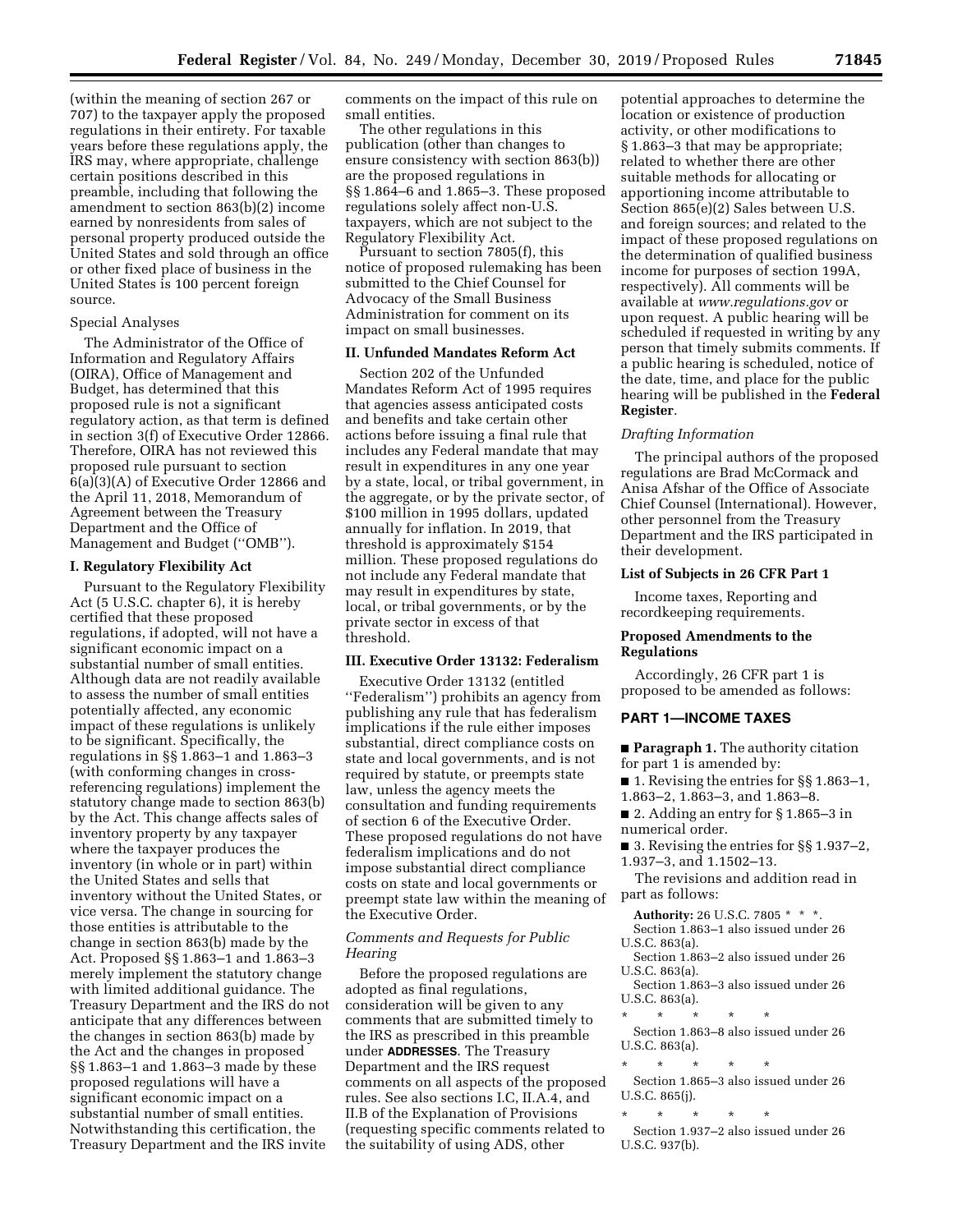Section 1.937–3 also issued under 26 U.S.C. 937(b).

\* \* \* \* \* Section 1.1502–13 also issued under 26 U.S.C. 1502.

\* \* \* \* \*

■ **Par. 2.** Section 1.863–1 is amended as follows:

■ 1. In paragraph (a):

■ i. Revising the third sentence.

 $\blacksquare$  ii. Removing "§ 1.863–3(g)" and adding in its place ''§ 1.863–3(f)''.

 $\blacksquare$  2. In paragraph (b)(1):

■ i. Removing ", must be allocated

between sources within and without the United States based on the fair market value of the product at the export terminal (as defined in paragraph (b)(3)(iii) of this section)'' from the first sentence and adding in its place ''shall be treated as income from sources within the United States''.

■ ii. Revising the second sentence. ■ iii. Removing the third, fourth, and

fifth sentences. ■ 3. Removing paragraphs (b)(1)(i) and

(ii).

 $\blacksquare$  4. In paragraph (b)(2):

■ i. Removing "prior to export terminal" from the heading and adding in its place ''activities''.

■ ii. Removing "before the relevant product is shipped from the export terminal'' from the first sentence.

■ 5. Removing ''§§ 1.1502–13 or 1.863–  $3(g)(2)$ " from paragraph  $(b)(3)(i)$  and adding in its place ''§ 1.1502–13 or  $§ 1.863 - 3(f)(2)$ ".

■ 6. Removing "to or from the export terminal'' from the third sentence of paragraph (b)(3)(ii).

■ 7. Removing paragraph (b)(3)(iii).

■ 8. In paragraph (b)(6), removing "this paragraph (b)'' from the first sentence and adding in its place ''paragraph (b)(2) of this section''.

■ 9. Designating *Examples 1, 2, 3, 4,* and *5* of paragraph (b)(7) as paragraphs  $(b)(7)(i)$  through  $(v)$ .

■ 10. Revising newly designated paragraphs (b)(7)(i) through (iv). ■ 11. In newly designated paragraph

 $(b)(7)(v):$ ■ i. Removing ''*Example 1*'' from the

first sentence and adding ''paragraph (b)(7)(i) of this section (*Example 1*)''. ■ ii. Removing "country" from the first sentence and adding in its place ''Country''.

■ iii. Removing "Mine's" from the seventh sentence and adding in its place ''Mines'''.

The revisions read as follows:

#### **§ 1.863–1 Allocation of gross income under section 863(a).**

(a)  $*$   $*$   $*$  See also section 865(b) for rules for sourcing income from the sale of inventory property, within the

meaning of section 865(i)(1) (inventory), generally, and section 865(e)(2) and § 1.865–3 for sourcing income from the sale of personal property (including inventory) by a nonresident that is attributable to the nonresident's office or other fixed place of business in the United States. \* \* \*

(b) \* \* \*

 $(1)$  \* \* \* Notwithstanding any other provision of this part, except to the extent provided in paragraph (b)(2) of this section or § 1.865–3, gross receipts from the sale within the United States of products derived from the ownership or operation of any farm, mine, oil or gas well, other natural deposit, or timber outside the United States shall be treated as attributable to production activities without the United States and therefore treated as income from sources without the United States.

\* \* \* \* \* (7) \* \* \*

(i) *Example 1. No additional production.* U.S. Mines, a domestic corporation, operates a copper mine and mill in Country X. U.S. Mines extracts copper-bearing rocks from the ground and transports the rocks to the mill where the rocks are ground and processed to produce copper-bearing concentrate. The concentrate is transported to a port where it is dried in preparation for export, stored, and then shipped to purchasers in the United States. Because there is no additional production, paragraph (b)(3)(ii) of this section does not apply, and under paragraph (b)(1) of this section, gross receipts from the sale of the concentrate will be from sources without the United States.

(ii) *Example 2. No additional production.* U.S. Gas, a domestic corporation, extracts natural gas within the United States, and transports the natural gas to a Country X port where it is liquefied in preparation for shipment. The liquefied natural gas is then transported via freighter and sold without additional production activities in a foreign country. Liquefaction of natural gas is not an additional production activity because liquefaction prepares the natural gas for transportation. Therefore, under paragraph (b)(1) of this section, gross receipts from the sale of the liquefied natural gas will be from sources within the United States.

(iii) *Example 3. Production in United States.* U.S. Gold, a domestic corporation, mines gold in Country X, produces gold jewelry using production assets located in the United States, and sells the jewelry in Country Y. Assume that the fair market value of the gold

before the additional production activities in the United States is \$40x and that U.S. Gold ultimately sells the gold jewelry in Country Y for \$100x. Under paragraph (b)(2) of this section, \$40x of U.S. Gold's gross receipts will be allocated to sources without the United States, and the remaining \$60x of gross receipts will be U.S. source under § 1.863–3.

(iv) *Example 4. Production in United States.* U.S. Oil, a domestic corporation, extracts oil in Country X, transports the oil via a pipeline to the United States, refines the oil using production assets located in the United States, and sells the refined product in the United States to unrelated persons. Assume that the fair market value of the oil before refinement in the United States is \$80x and U.S. Oil ultimately sells the refined product for \$100x. Under paragraph (b)(2) of this section, \$80 of gross receipts will be allocated to sources without the United States, and the remaining \$20 of gross receipts will be allocated to sources within the United States.

\* \* \* \* \* ■ **Par. 3.** Section 1.863–2 is amended as follows:

■ 1. Removing "(and that is treated as derived partly from sources within and partly from sources without the United States)'' from the third sentence of paragraph (a) and adding a colon at the end of the paragraph.

■ 2. Revising paragraph (b).

The revision reads as follows:

**§ 1.863–2 Allocation and apportionment of taxable income.** 

\* \* \* \* \* (b) *Determination of source of taxable income.* Income treated as derived from sources partly within and partly without the United States under paragraph (a) of this section may be allocated or apportioned to sources within and without the United States pursuant to §§ 1.863–1, 1.863–3, 1.863–4, 1.863–8, and 1.863–9. To determine the source of certain types of income described in paragraph (a)(1) of this section, see § 1.863–4. To determine the source of gross income described in paragraph  $(a)(2)$  of this section, see § 1.863–1 for natural resources and § 1.863–3 for all other sales of inventory property. Section 1.865–3 may apply instead of the provisions in this part to source gross income from sales of personal property (including inventory property) by nonresidents attributable to an office or other fixed place of business in the United States. To determine the source of income partly from sources within a possession of the United States, including income described in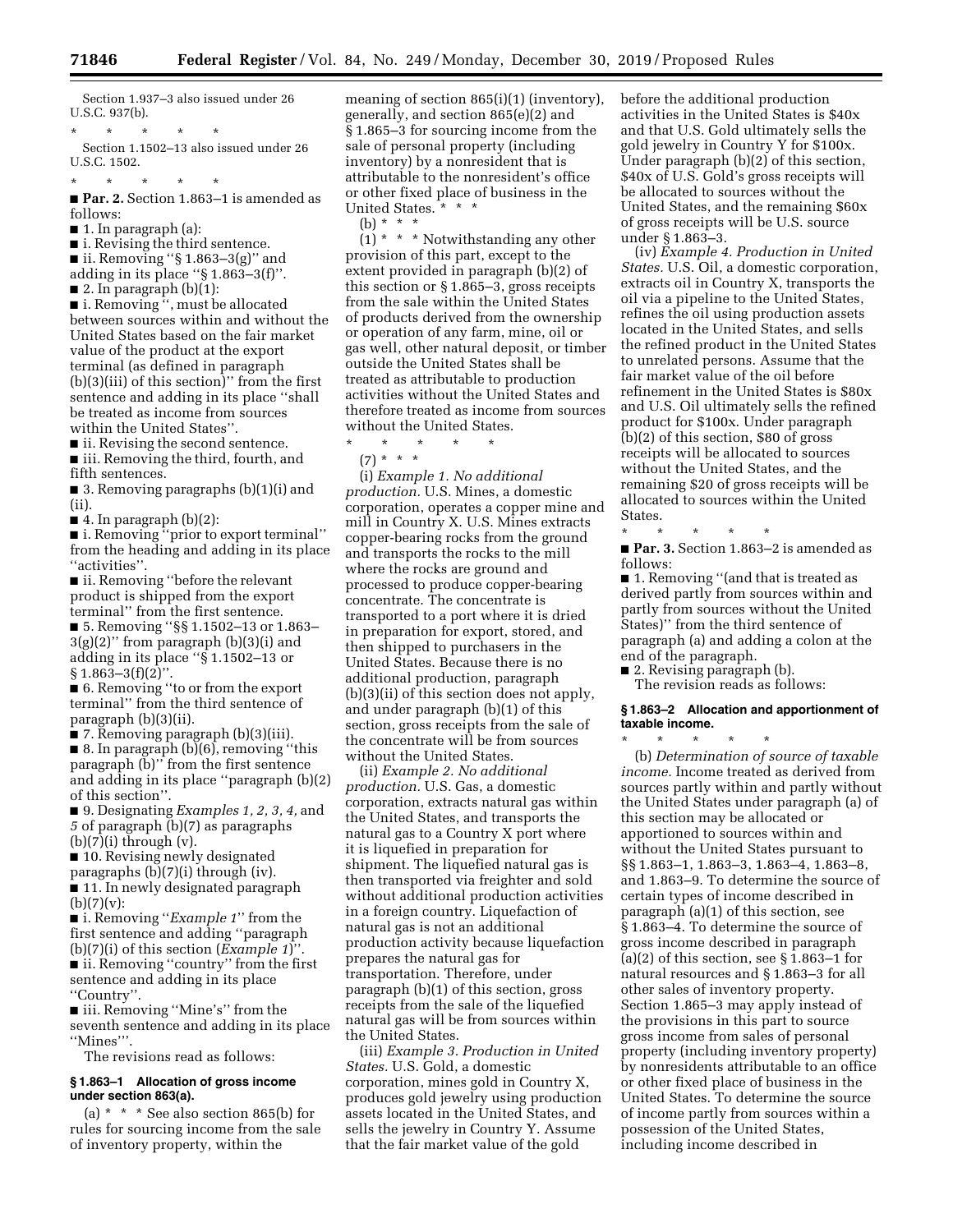paragraph (a)(3) of this section, see  $§ 1.863 - 3(e).$ 

\* \* \* \* \*

■ **Par. 4.** Section 1.863–3 is amended as follows:

■ 1. Revising paragraphs (a) and (b).

■ 2. Removing "and sales activity" from the heading in paragraph (c).

■ 3. In paragraph  $(c)(1)(i)(A)$ : ■ i. Removing ''(g)(2)(ii)'' and adding in

its place  $"({\it f})(2)({\rm ii})";$ ■ ii. Removing "the income attributable to production activity'' and adding in its

place ''gross income''; and ■ iii. Removing "(c)(1)(ii)" and adding in its place " $(c)(2)$ "

■ 4. Removing "(g)(2)(ii)" from paragraph  $(c)(1)(i)(B)$  and adding in its place  $"({f})(2)(ii)$ ".

■ 5. Removing ''within the United States and within foreign countries'' from the heading to paragraph (c)(1)(ii) and adding in its place ''within and without the United States''.

■ 6. Removing ''income attributable to the taxpayer's production activity'' from paragraph  $(c)(1)(ii)(A)$  and adding in its place ''gross income''.

 $\blacksquare$  7. In paragraph  $(c)(1)(iii)$ :

 $\blacksquare$  i. Removing "(c)(1)" from the first and second sentences and adding in its place ''(c)'';

■ ii. Removing "by manipulating the formula described in paragraph  $(c)(1)(ii)(A)$  of this section";

■ iii. Removing "production income" and adding in its place ''gross income''; and

■ iv. Removing "income from

production activity'' and adding in its place ''gross income''.

 $\blacksquare$  8. Removing paragraph  $(c)(2)$  and the paragraph designation and heading for  $(c)(1);$ 

■ 9. In paragraphs (c)(i) through (iv), redesignating the paragraphs in the first column as the paragraphs in the second column:

| Old paragraphs                                                                 | New paragraphs                                                                                  |
|--------------------------------------------------------------------------------|-------------------------------------------------------------------------------------------------|
| $(c)(i)(B)$<br>(c)(i)(C)<br>(c)(ii)<br><br>$(c)(ii)(B)$<br>(c)(iii)<br>(c)(iv) | (c)(1)<br>(c)(1)(i)<br>(c)(1)(ii)<br>(c)(1)(iii)<br>(c)(2)<br>(c)(2)(i)<br>(c)(2)(ii)<br>(c)(3) |
|                                                                                |                                                                                                 |

■ 10. Revising newly redesignated paragraph (c)(2)(ii).

■ 11. In newly redesignated paragraph  $(c)(4)$ :

■ i. In the introductory text, removing  $''(c)(1)''$  and adding in its place  $''(c)''$ ; and

■ ii. Designating *Examples 1, 2,* and *3* as paragraphs (c)(4)(i) through (iii).

■ 12. In newly designated paragraph  $(c)(4)(i)$ :

■ i. Removing "production" from the heading and adding in its place ''gross''; and

 $\blacksquare$  ii. Redesignating paragraphs  $(c)(1)(i)(i)$ and (ii) as paragraphs  $(c)(4)(i)(A)$  and (B).

■ 13. In newly redesignated paragraph  $(c)(4)(i)(A)$ , removing the ninth sentence.

■ 14. In newly redesignated paragraph  $(c)(4)(i)(B)$ :

■ i. Removing "production", "one half

of'', and ''or \$6,'' from the first sentence; ■ ii. Removing ''production'' from the second sentence; and

■ iii. In the last sentence, removing "\$2" and ''\$6'' and adding in their places ''\$4'' and ''\$12'', respectively.

■ 15. In newly designated paragraph  $(c)(4)(ii):$ 

■ i. Removing "*Example 1*" from the first sentence and adding in its place ''in paragraph  $(c)(4)(i)(A)$  of this section (*Example 1*)''; and

■ ii. Removing "from production

activity'' from the second sentence. ■ 16. In newly designated paragraph

(c)(4)(iii), redesignating paragraphs (c)(4)(iii)(i) and (ii) as paragraphs  $(c)(4)(iii)(A)$  and  $(B)$ .

■ 17. In newly redesignated paragraph  $(c)(4)(iii)(A):$ 

■ i. Removing "*Example 1*" from the first sentence and adding in its place ''in paragraph  $(c)(4)(i)(A)$  of this section (*Example 1*)''; and

■ ii. Removing "(c)(1)(ii)" and ''production income'' from the fourth sentence and adding in their places ''(c)(2)'' and ''gross income'', respectively.

■ 18. In newly redesignated paragraph  $(c)(4)(iii)(B):$ 

 $\blacksquare$  i. Removing "(c)(1)(ii)(A)" from the first sentence and adding in its place  $''(c)(2)(i)''$ ; and

■ ii. Removing ''production income'' from the second sentence and adding in its place ''gross income''.

■ 19. Revising paragraph (d).

■ 20. Removing paragraph (e).

■ 21. Redesignating paragraph (f) as paragraph (e).

■ 22. Revising newly redesignated paragraphs  $(e)(1)$  and  $(2)$  and  $(e)(3)(i)$ . ■ 23. Removing "(f)(3)(ii)" from newly redesignated paragraph (e)(3)(ii)(B) introductory text and adding in its place  $"$ (e)(3)(ii)".

■ 24. Revising newly redesignated paragraph (e)(3)(ii)(C)(*1*).

■ 25. Removing newly redesignated paragraph (e)(4).

■ 26. Further redesignating paragraph  $(e)(3)(iii)$  as paragraph  $(e)(4)$ .

■ 27. In newly redesignated paragraph (e)(4):

 $\blacksquare$  i. Removing "(f)(3)(ii)" from the introductory text and adding in its place  $''(e)(3)(ii)''$ ; and

■ ii. Designating *Examples 1* and *2* as paragraphs (e)(4)(i) and (ii).

■ 28. In newly designated paragraph (e)(4)(i), redesignating paragraphs  $(e)(4)(i)(i)$  and  $(ii)$  as paragraphs  $(e)(4)(i)(A)$  and  $(B)$ .

■ 29. In newly designated paragraph (e)(4)(ii), redesignating paragraphs  $(e)(4)(ii)(i)$  and  $(ii)$  as paragraphs  $(e)(4)(ii)(A)$  and  $(B)$ .

■ 30. In newly redesignated paragraph (e)(4)(ii)(A), removing ''*Example 1*'' and adding ''paragraph (e)(4)(i)(A) of this section (*Example 1*)''.

■ 31. Removing "(f)" from newly redesignated paragraph (e)(5) and adding in its place ''(e)'' and removing ''(g)'' and adding in its place ''(f)''.

■ 32. Removing newly redesignated paragraph (e)(6).

■ 33. Redesignating paragraph (g) as paragraph (f).

■ 34. In newly redesignated paragraph  $(f)(1)$ , removing " $(g)(2)$ " and adding in its place ''(f)(2)''.

■ 35. In newly redesignated paragraph  $(f)(2)(ii)$ , removing " $(g)(2)(i)$ " and adding in its place " $(f)(2)(i)$ " and removing ''(c)(1)(ii)(B)'' and adding in its place

 $"({\rm c})(2)$ (ii)".

■ 36. Removing newly redesignated paragraph (f)(2)(iv).

■ 37. In newly redesignated paragraph  $(f)(3)$ :

 $\blacksquare$  i. Removing "(g)" from the introductory text and adding in its place

 $''(f)$ "; and

■ ii. Designating *Examples 1* and *2* as paragraphs (f)(3)(i) and (ii).

■ 38. In newly designated paragraph  $(f)(3)(ii)$ :

■ i. Removing "*Example 1*" from the first sentence and adding in its place ''paragraph (f)(3)(i) of this section (*Example 1*)'';

■ ii. Removing "these regulations" in the fourth sentence and adding in its place ''this section'';

■ iii. Removing the fifth sentence; and ■ iii. Removing "(1)" from the last sentence.

■ 39. Redesignating paragraph (h) as (g) and revising newly redesignated paragraph (g).

The revisions read as follows:

#### **§ 1.863–3 Allocation and apportionment of income from certain sales of inventory.**

(a) *In general*—(1) *Scope.* Subject to the rules of § 1.865–3, paragraphs (a) through (d) of this section apply to determine the source of income derived from the sale of inventory property (inventory) that a taxpayer produces (in whole or in part) within the United States and sells without the United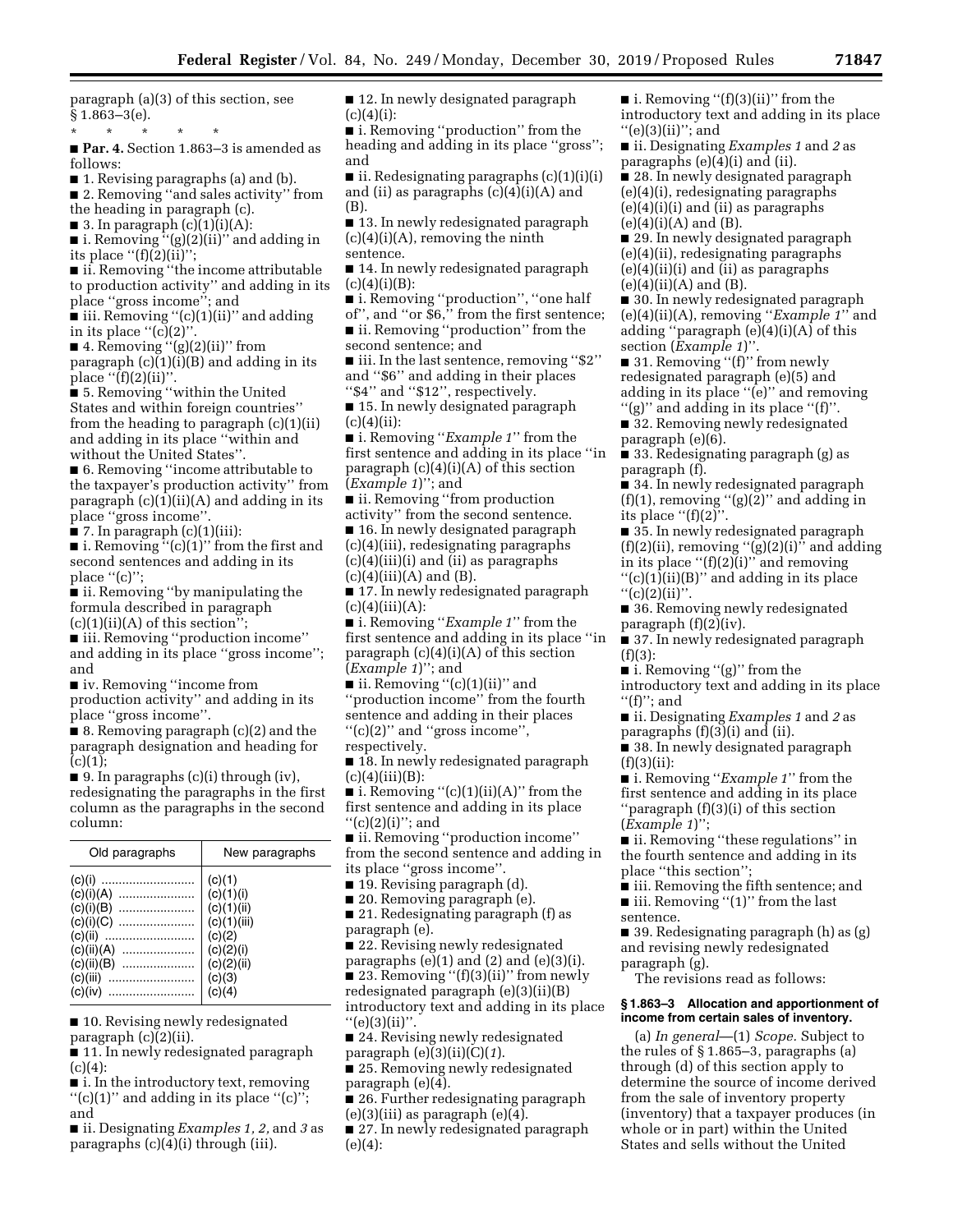States, or that a taxpayer produces (in whole or in part) without the United States and sells within the United States (Section 863(b)(2) Sales). See section 865(i)(1) for the definition of inventory. Paragraph (b) of this section provides that the source of gross income from the sale or exchange of inventory in Section 863(b)(2) Sales is based solely on the production activities with respect to the inventory. Paragraph (c) of this section describes how to determine source based on production activity, including where inventory is produced partly within the United States and partly without the United States. Paragraph (d) of this section determines taxable income from Section 863(b)(2) Sales. Paragraph (e) of this section applies to determine the source of certain income derived from a possession of the United States. Paragraph (f) of this section provides special rules for partnerships for all sales subject to §§ 1.863–1 through 1.863–3. Paragraph (g) of this section provides applicability dates for the rules in this section.

(2) *Cross references.* To determine the source of income derived from the sale of personal property (including inventory) by a nonresident that is attributable to the nonresident's office or other fixed place of business in the United States under section 865(e)(2), the rules of § 1.865–3 apply, and the rules of this section do not apply. To determine the source of income from sales of property produced by the taxpayer, when the property is either produced in whole or in part in space or on or under water not within the jurisdiction (as recognized by the United States) of a foreign country, possession of the United States, or the United States (in international water), or is sold in space or international water, the rules of § 1.863–8 apply, and the rules of this section do not apply except to the extent provided in § 1.863–8.

(b) *Sourcing based solely on production activities.* Subject to the rules of § 1.865–3, all gain, profit, and income derived from Section 863(b)(2) Sales is allocated and apportioned solely on the basis of the production activities with respect to the inventory.

(c) \* \* \*  $(2)^*$  \* \*

(ii) *Adjusted basis of production assets*—(A) *In general.* For purposes of paragraph (c)(2)(i) of this section, the adjusted basis of an asset is determined by using the alternative depreciation system under section 168(g)(2). The adjusted basis of all production assets for purposes of paragraph (c)(2)(i) of this section is determined as though such production assets were subject to the alternative depreciation system set forth

in section 168(g)(2) for the entire period that such property has been in service. The adjusted basis of the production assets is determined without regard to the election to expense certain depreciable assets under section 179 and without regard to any additional first-year depreciation provision (for example, sections 168(k), 168(l), and 168(m), and former sections 1400L(b) and 1400N(d)). The average adjusted basis is computed by averaging the adjusted basis of the asset at the beginning and end of the taxable year, unless by reason of material changes during the taxable year such average does not fairly represent the average for such year. In this event, the average adjusted basis is determined upon a more appropriate basis.

(B) *Production assets used to produce other property.* If a production asset is used to produce inventory sold in Section 863(b)(2) Sales and also used to produce other property during the taxable year, the portion of its adjusted basis that is included in the fraction described in paragraph (c)(2)(i) of this section will be determined under any method that reasonably reflects the portion of the asset that produces inventory sold in Section 863(b)(2) Sales. For example, the portion of such an asset that is included in the formula may be determined by multiplying the asset's average adjusted basis by a fraction, the numerator of which is the gross receipts from sales of inventory from Section 863(b)(2) Sales produced by the asset, and the denominator of which is the gross receipts from all property produced by that asset.

(d) *Determination of source of taxable income.* Once the source of gross income has been determined under paragraph (c) of this section, the taxpayer must properly allocate and apportion under §§ 1.861–8 through 1.861–14T and 1.861–17 its expenses, losses and other deductions to its respective amounts of gross income from sources within and without the United States from its Section 863(b)(2) Sales.

\* \* \* \* \*

(e) *Income partly from sources within a possession of the United States*—(1) *In general.* This paragraph (e) relates to certain sales that give rise to gains, profits, and income that are treated as derived partly from sources within the United States and partly from sources within a possession of the United States (Section 863 Possession Sales). This paragraph (e) applies to determine the source of income derived from the sale of inventory produced (in whole or in part) by the taxpayer within the United

States and sold within a possession, or produced (in whole or in part) by a taxpayer in a possession and sold within the United States (Possession Production Sales). It also applies to determine the source of income derived from the purchase of personal property within a possession of the United States and its sale within the United States (Possession Purchase Sales). A taxpayer subject to this paragraph (e) must apportion gross income from Section 863 Possession Sales under paragraph (e)(2) of this section (in the case of Possession Production Sales) or using the business activity method described in paragraph (e)(3)(i) of this section (in the case of Possession Purchase Sales). The source of gross income from each type of activity from Possession Purchase Sales must then be determined under paragraph (e)(3)(ii) of this section. The source of taxable income from Possession Production Sales is determined under paragraph (c) of this section. The source of taxable income from Section 863 Possession Sales is determined under paragraph (d) of this section.

(2) *Allocation or apportionment for Possession Production Sales.* The source of gross income from Possession Production Sales is determined under the rules of paragraph (c) of this section, except that the term *possession* of the United States is substituted for *foreign country* wherever it appears.

(3) *Allocation or apportionment for Possession Purchase Sales*—(i) *Determination of source of gross income for Possession Purchase Sales.* Gross income from Possession Purchase Sales is allocated in its entirety to the taxpayer's business activity, and is then apportioned between sources within the United States and sources within a possession of the United States under paragraph (e)(3)(ii) of this section.

- (ii) \* \* \*
- (C) \* \* \*

(*1*) *Sales activity.* The source of the taxpayer's income that is attributable to sales activity will be determined under the provisions of  $\S 1.861 - 7(c)$ . Notwithstanding any other provision of this part, for rules regarding the source of income when a sale takes place in space or international water, the rules of § 1.863–8 apply, and the rules of this section do not apply except to the extent provided in § 1.863–8.

\* \* \* \* \* (g) *Applicability dates.* This section applies to taxable years ending on or after December 23, 2019. However, taxpayers may apply this section in its entirety for taxable years beginning after December 31, 2017, and ending before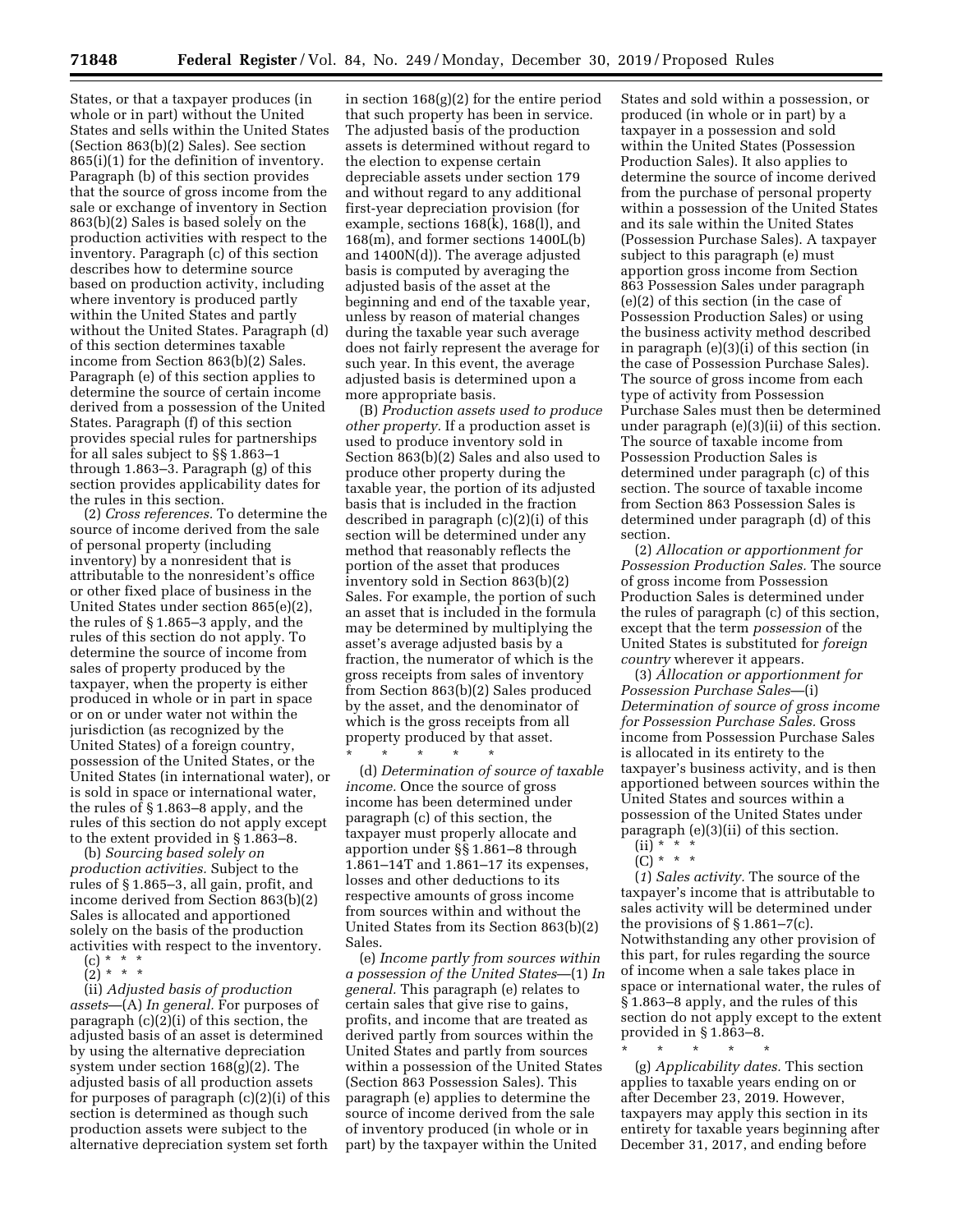December 23, 2019, provided that the taxpayer and persons that are related (within the meaning of section 267 or 707) to the taxpayer apply this section in its entirety.

■ **Par. 5.** Section 1.863-8 is amended as follows:

■ 1. Revising paragraph  $(b)(3)(ii)(A)$ . ■ 2. In paragraph (b)(3)(ii)(B), removing ''allocable to production activity'' wherever it appears and by removing

" $§ 1.863-3(c)$ (1)" from the second sentence and adding in its place ''§ 1.863–3(c)''.

■ 3. In paragraph (b)(3)(ii)(C), removing ''allocable to production activity'' wherever it appears and by removing " $\S 1.863-3(c)$ (1)" from the fifth sentence and adding in its place ''§ 1.863–3(c)''.

■ 4. Removing paragraph (b)(3)(ii)(D). ■ 5. Designating *Examples 1* through *14*  of paragraph (f) as paragraphs (f)(1) through (14).

■ 6. In newly designated paragraphs (f)(1) through (14), removing the period between the second and third level paragraph headings and adding an emdash in its place.

■ 7. Removing ''*Example 4*'' from newly designated paragraph (f)(4)(i) and adding in its place ''paragraph (f)(4)(i) (*Example 4*)''.

■ 8. Removing "*Example 4*" from newly designated paragraph (f)(5)(i) and adding in its place ''paragraph (f)(4)(i) of this section (*Example 4*)''.

■ 9. Revising the first, second, and third sentences of newly designated paragraphs (f)(6)(ii).

■ 10. Removing "*Example 8*" from newly designated paragraph (f)(9)(i) and adding in its place ''in paragraph (f)(8)(i) of this section (*Example 8*)''.

■ 11. Removing "*Example 8*" from newly designated paragraph (f)(9)(ii) and adding in its place ''paragraph (f)(8)(i) of this section (*Example 8*)''.

■ 12. Revising newly designated paragraph (f)(11)(ii).

■ 13. In paragraph (g)(1), removing ''(C)'' from the first sentence.

■ 14. In paragraph (g)(4) introductory text, removing ''(C)'' from the first sentence.

The revisions read as follows:

#### **§ 1.863–8 Source of income derived from space and ocean activity under section 863(d).**

- \* \* \* \* \*
- (b) \* \* \*
- $(3) * * * *$

(ii) *Sales of property produced by the taxpayer*—(A) *General.* If the taxpayer both produces property and sells such property, the taxpayer must allocate and apportion all gain, profit, and income derived from sales of such property solely on the basis of the production

activities with respect to such property, and the source of that income will be determined under paragraph (b)(3)(ii)(B) or (C) of this section. To determine the source of income derived from the sale of personal property (including inventory) by a nonresident that is attributable to the nonresident's office or other fixed place of business in the United States under section 865(e)(2), the rules of § 1.865–3 apply, and the rules of this section do not apply.

\* \* \* \* \* (f) \* \* \* \*

 $(6) * * * *$ 

(ii) *Analysis.* The collection of data and creation of images in space is characterized as the creation of property in space. Because S both produces and sells the data, the source of the gross income from the sale of the data is determined under paragraph (b)(3)(ii) of this section (by reference to § 1.863– 3(c)) solely on the basis of the production activities. The source of S's gross income is determined under § 1.863–3(c)(2) because production activities occur both in space and on land. \* \* \*

 $(11) * * * *$ 

(ii) *Analysis.* Because S's rights, title, and interest in the satellite pass to the customer in space, the sale takes place in space under § 1.861–7(c), and the sale transaction is space activity under paragraph (d)(1)(i) of this section. The source of income derived from the sale of the satellite in space is determined under paragraph (b)(3)(ii) of this section (by reference to § 1.863–3(c)) solely on the basis of the production activities with respect to the satellite.

\* \* \* \* \* ■ **Par. 6.** Section 1.864–6 is amended by revising paragraphs (c)(2) and (3) and adding paragraph (c)(4) to read as follows:

#### **§ 1.864–6 Income, gain, or loss attributable to an office or other fixed place of business in the United States.**

\* \* \* \* \*

(c) \* \* \* (2) *Special limitation in case of sales of goods or merchandise through U.S. office.* Notwithstanding paragraph (c)(1) of this section, the special rules described in this paragraph (c)(2) apply with respect to a sale of goods or merchandise specified in § 1.864– 5(b)(3), to which paragraph (b)(3)(i) of this section does not apply. In the case of a nonresident alien with a tax home within the United States, as defined in section 911(d)(3), the amount of income from the sale of goods or merchandise that is properly allocable to the individual's U.S. office is determined under § 1.865–3(d).

(3) *Examples.* The application of this paragraph (c) may be illustrated by the following examples—

(i) *Example 1.* Nonresident alien individual A, who has a tax home in the United States, manufactures machinery in a foreign country and sells the machinery outside the United States through A's sales office in the United States for use in foreign countries. Title to the property sold is transferred to the foreign purchaser outside the United States, but no office or other fixed place of business of A in a foreign country participates materially in the sale made through its U.S. office. By reason of its sales activities in the United States, A is engaged in business in the United States during the taxable year. During the taxable year, A derives a total income of \$250,000x from these sales. Under section 865(b)(2), all of A's income from these sales is foreign source as production occurs outside the United States. Under paragraph (c)(2) of this section, the amount of income that is allocable to A's U.S. office is determined under § 1.865–3(d)(2). The taxpayer does not allocate income from the sale under the books and records method described in  $\S 1.865-3(d)(2)(ii)$ . Thus, 50 percent of A's foreign source income, plus any additional income allocable based on the location of production activities under §§ 1.863– 3(b) and 1.865–3(d)(2)(i) (in this case, \$0x), is effectively connected for the taxable year with the conduct of A's U.S. trade or business, or \$125,000x.

(ii) *Example 2.* Nonresident alien individual B, who has a tax home in the United States, has an office in a foreign country that purchases merchandise and sells it through B's sales office in the United States for use in various foreign countries, with title to the property passing outside the United States. No other office of B participates materially in these sales made through its U.S. office. By reason of its sales activities in the United States, B is engaged in business in the United States during the taxable year. During the taxable year, B derives income of \$300,000x from these sales made through its U.S. sales office. Under section 865(b), all of B's income from these sales is foreign source as title to the merchandise passes outside the United States. The amount of income properly allocable to B's US office determined under § 1.865–3(d)(3) is \$300,000x.

(iii) *Example 3.* The facts are the same as in paragraph (c)(3)(ii) of this section (*Example 2*), except that B has an office in a foreign country which participates materially in the sales which are made through its U.S. office. The income which is allocable to B's U.S. sales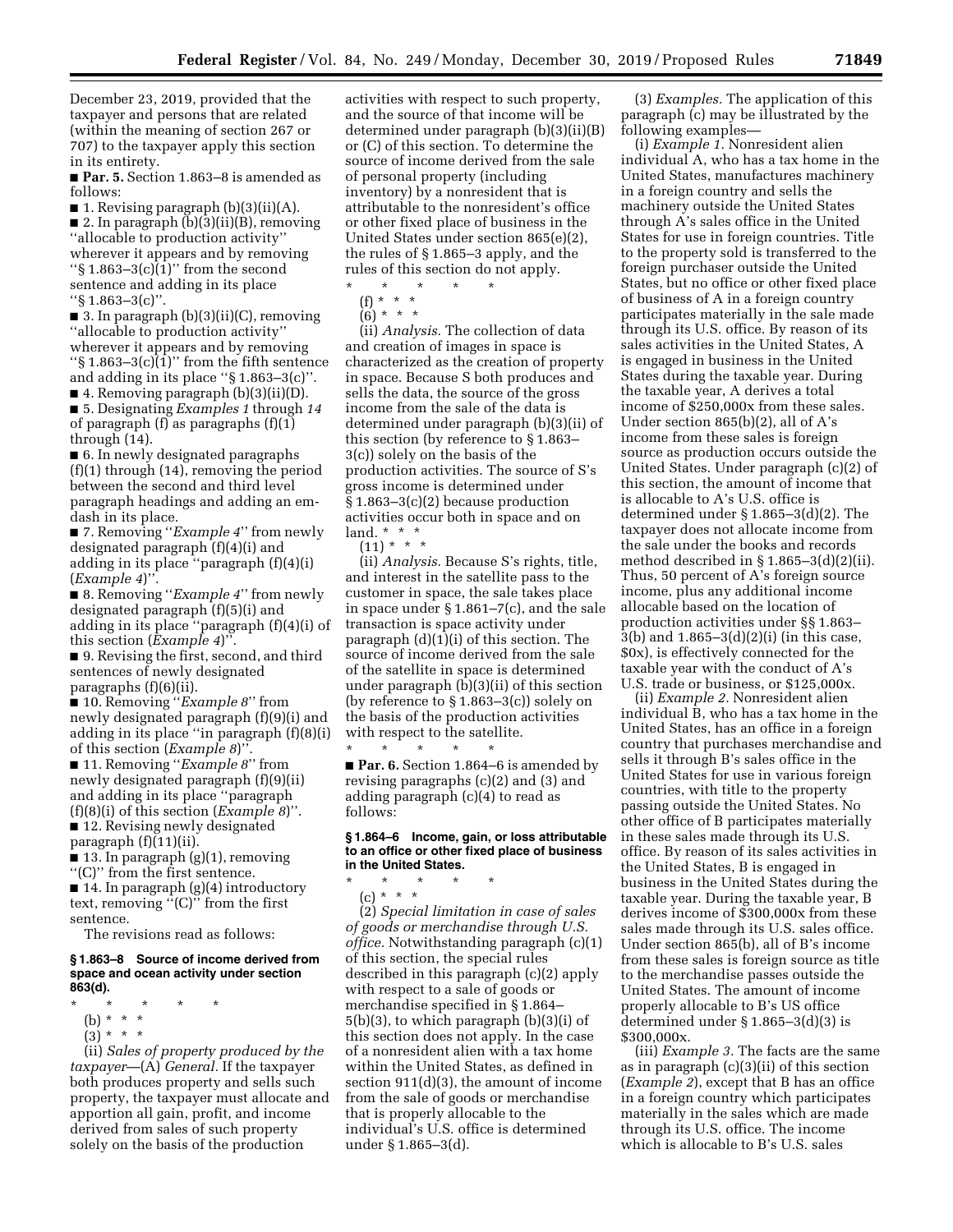office is not effectively connected for the taxable year with the conduct of a trade or business in the United States by that corporation.

(4) *Applicability date.* Paragraphs (c)(2) and (3) of this section, to the extent they apply to sales of inventory described in section 864(c)(4)(B)(iii), apply to sales occurring in taxable years ending on or after December 23, 2019. However, taxpayers may apply this section in its entirety for taxable years beginning after December 31, 2017, and ending before December 23, 2019, provided that the taxpayer and persons that are related (within the meaning of section 267 or 707) to the taxpayer apply this section in its entirety. ■ **Par. 7.** Section 1.865–3 is added to read as follows:

#### **§ 1.865–3 Source of income from sales of personal property (including inventory property) by a nonresident attributable to an office or other fixed place of business in the United States.**

(a) *In general.* Notwithstanding any other provisions of sections 861 through 865 or the regulations in this part except paragraph (b) of this section, if a nonresident, as defined in section  $865(g)(1)(B)$ , maintains an office or other fixed place of business in the United States, income from any sale of personal property (including inventory property) attributable to such office or other fixed place of business (as determined under paragraph (c) of this section) is sourced in the United States in an amount described in paragraph (d) of this section. See section 865(i)(1) for the definition of inventory property.

(b) *Exceptions for inventory property.*  Paragraph (a) of this section does not apply with respect to the income derived by a nonresident from any sale of inventory property that is sold for use, disposition, or consumption outside the United States if an office or other fixed place of business of the nonresident in a foreign country materially participated in the sale. See § 1.864–6(b)(3) to determine whether a foreign office materially participated in the sale and whether the property was destined for foreign use.

(c) *Attribution of a sale to a United States office.* In determining whether a sale of personal property by a nonresident is attributable to an office or other fixed place of business in the United States, the principles of section 864(c)(5)(B) as prescribed in § 1.864– 6(b) and (c) apply. The rule in this paragraph (c) applies without regard to whether the property is described in  $§ 1.864-5(b)(3)(iii)$ . In determining whether a nonresident maintains an office or other fixed place of business in the United States, the principles of section 864(c)(5)(A) as prescribed in § 1.864–7 apply, including the rules of paragraph (d) of that section regarding the office or fixed place of business of a dependent agent of the nonresident.

(d) *Amount of income or loss on sale of personal property attributable to a U.S. office*—(1) *In general.* Subject to the special rules described in paragraphs  $(d)(2)$ ,  $(3)$ , and  $(4)$  of this section, the amount of income, gain, or loss from the sale of personal property attributable to an office or other fixed place of business in the United States is determined under § 1.864–6(c)(1).

(2) *Produced inventory property*—(i) *In general.* With respect to income from the sale of inventory property subject to paragraph (a) of this section that is produced by a nonresident, 50 percent of the gross income from such sale is properly allocable to the office or fixed place of business in the United States. The remaining 50 percent of the gross income is allocable to production activities and is sourced in accordance with § 1.863–3 (the ''50/50 method''). However, in lieu of the 50/50 method, a taxpayer may elect to allocate income from the sale of inventory property that is produced by a nonresident under the books and records method described in paragraph (d)(2)(ii) of this section, provided it satisfies all of the requirements described in that paragraph to the satisfaction of the Commissioner. For purposes of this paragraph (d)(2)(i), the term ''produced'' includes created, fabricated, manufactured, extracted, processed, cured, and aged. See section 864(a) and § 1.864–1.

(ii) *Books and records method*—(A) *Method.* A taxpayer may elect to determine the amount of its gross income from the sale of inventory property subject to paragraph (a) of this section and produced by a nonresident that is allocable to production and sales activities for the taxable year based upon its books of account. The taxpayer must establish that the taxpayer, in good faith and unaffected by considerations of tax liability, regularly employs in its books of account a detailed allocation of receipts and expenditures that clearly reflects the amount of the taxpayer's gross income from its inventory sales that is attributable to its sales activities, and gross income from sales that is attributable to its production activities under the principles of section 482. For purposes of this paragraph (d)(2)(ii)(A), section 482 principles will apply as if the office or fixed place of business in the United States were a separate taxpayer from the nonresident (whether or not payments are made between the

United States office or other fixed place of business and the nonresident taxpayer's other offices). The gross income allocable to sales activity under this method is treated as properly allocable to the office or other fixed place of business in the United States. The gross income allocable to production activities is sourced in accordance with § 1.863–3.

(B) *Election and reporting rules*—(*1*) *In general.* A taxpayer making an allocation of gross income under the books and records method in paragraph  $(d)(2)(ii)(A)$  of this section must satisfy the requirements of paragraphs (d)(2)(ii)(B)(*2*) and (*3*) of this section. Failure to satisfy the requirements in paragraphs (d)(2)(ii)(B)(*2*) and (*3*) in full and to the satisfaction of the Commissioner will result in application of the 50/50 method specified in paragraph (d)(2)(i) of this section.

(*2*) *Required records.* A taxpayer electing the books and records method under paragraph (d)(2)(ii)(A) of this section must prepare and maintain records that are in existence when its return is filed regarding the allocation of gross income between sales and production activities in its books of account. The taxpayer must also prepare an explanation of how such allocation clearly reflects the taxpayer's income from production and sales activities under the principles of section 482. The taxpayer must make available such explanation and records for both the U.S. sales office and the entity or entities that perform the production activities upon request of the Commissioner, generally within 30 days or some other time period as agreed between the Commissioner and the taxpayer.

(*3*) *Disclosure on a tax return.* A taxpayer who chooses to apply the books and records method under paragraph  $(d)(2)(ii)(A)$  of this section must indicate in a statement attached to a timely filed return (including extensions) that it elects to apply such method and has prepared the records described in paragraph (d)(2)(ii)(B)(*2*) of this section.

(3) *Purchased inventory property.*  With respect to income from the sale of inventory property subject to paragraph (a) of this section that is purchased by the nonresident, the entire income from such sale is properly allocable to the office or other fixed place of business in the United States.

(4) *Depreciable personal property.*  With respect to income from the sale of depreciable personal property subject to paragraph (a) of this section—

(i) The gain not in excess of the depreciation adjustments is allocable to